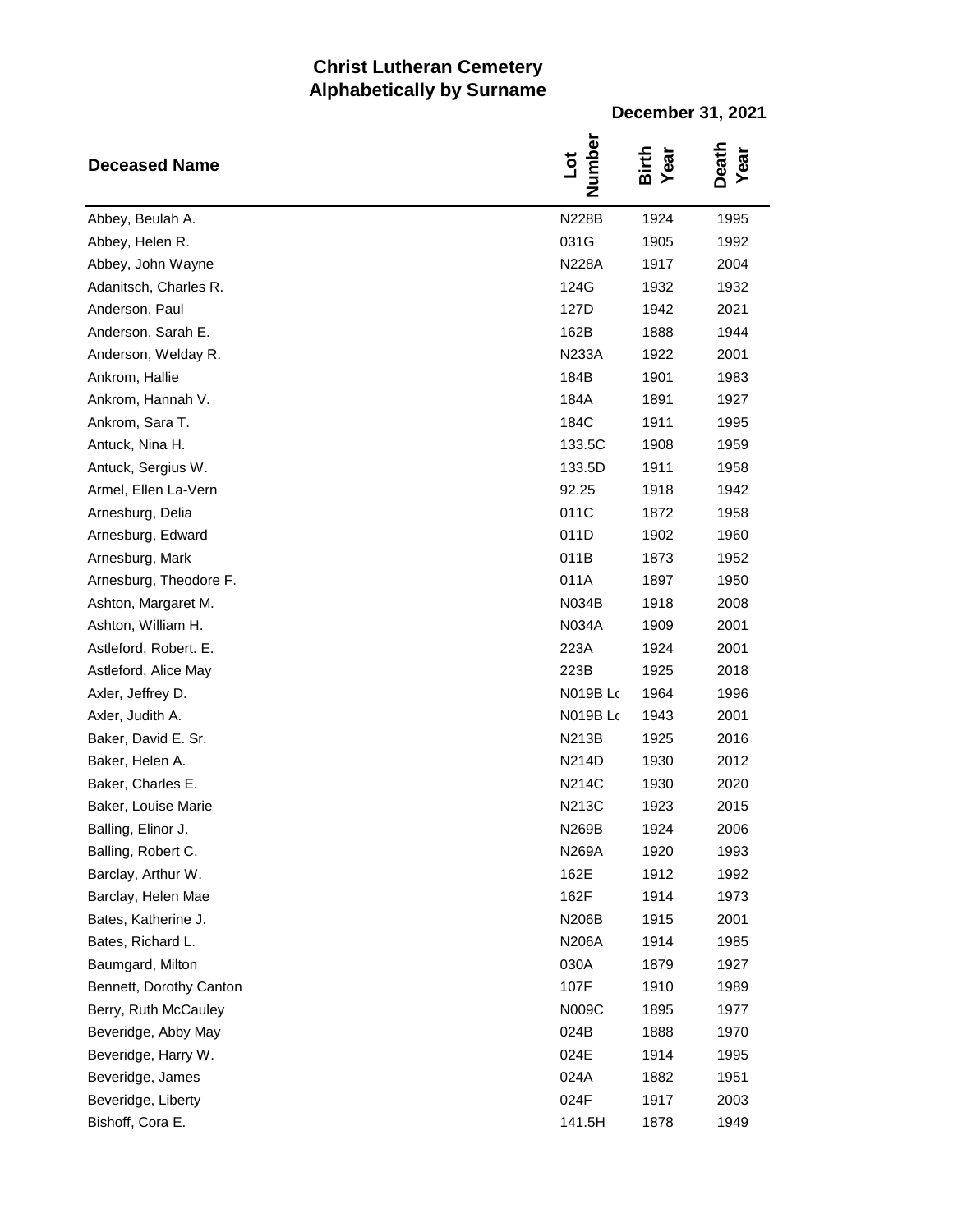| Bishoff, George D.      | 059H         | 1889 | 1954 |
|-------------------------|--------------|------|------|
| Bishoff, James          | 059C         | 1853 | 1922 |
| Bishoff, Louise A.      | 059G         | 1895 | 1985 |
| Bishoff, Mary Holland   | 059D         | 1858 | 1915 |
| Bishoff, William S.     | 141.5G       | 1879 | 1963 |
| Blosser, Donald A. Sr.  | N138A        | 1941 | 2009 |
| Bowlin, Clara A.        | N054A        | 1886 | 1965 |
| Bryner, Dalton E.       | 189F         | 1911 | 1943 |
| Bryner, Earl K.         | 174B         | 1914 | 1987 |
| Bryner, Frances Lucinda | 174D         | 1938 | 1939 |
| Bryner, Margaret B.     | 067F         | 1885 | 1971 |
| Bryner, Mary E.         | 174C         | 1913 | 1983 |
| Bryner, Olive T.        | 189E         | 1914 | 2002 |
| Bryner, Richard C.      | 067E         | 1877 | 1966 |
| Buehner, Mary Jo        | <b>N215D</b> | 1961 | 2020 |
| Bungard, Daisy          | 030AB        | 1879 | 1964 |
| Bungard, Eleanor W.     | 030C         | 1914 | 1980 |
| Bungard, Milton         | 030A         | 1879 | 1927 |
| Bungard, Wade F.        | 030D         | 1909 | 1939 |
| Burd, Flora Nelson      | 082B         | 1883 | 1927 |
| Burd, Thelma R.         | 130B         | 1911 | 2007 |
| Burd, William Austin    | 082A         | 1886 | 1964 |
| Burd, William H.        | 130A         | 1910 | 1960 |
| Burke, Anna Margaret    | <b>N274B</b> | 1919 | 2002 |
| Burke, Curtin A.        | 079A         | 1863 | 1928 |
| Burke, Dorothy G        | N122B        | 1922 | 1998 |
| Burke, James R.         | N122A        | 1917 | 1982 |
| Burke, Jessie L.        | 079D         | 1897 | 1918 |
| Burke, Margaret C.      | 079B         | 1863 | 1963 |
| Burke, Robert H.        | N274A        | 1920 | 2010 |
| Burkholder, Georgia L.  | N193B        | 1949 | 2010 |
| Burrie, Bell L.         | 056E         | 1882 | 1928 |
| Burrie, Christian       | 056B         | 1825 | 1914 |
| Burrie, Elizabeth W.    | 056A         | 1842 | 1929 |
| Burrie, Jacob B.        | 056F         | 1880 | 1942 |
| Burrie, Mary            | 056D         | 1868 | 1925 |
| Burrows, James E.       | 045D         | 1890 | 1967 |
| Burrows, Victoria V.    | 045C         | 1902 | 1962 |
| Butler, Martha J.       | N098B        | 1913 | 2004 |
| Butler, Robert C.       | N098A        | 1913 | 1974 |
| Carpenter, Minnie M.    | N209C        | 1891 | 1983 |
| Carpenter, William V.   | N209B        | 1889 | 1979 |
| Carson, Henry Wayne     | 082G         | 1913 | 1996 |
| Carson, Leslee E.       | 082D         | 1952 | 1952 |
| Carson, Mildred B.      | 082H         | 1916 | 2005 |
| Carson, Wayne Jr.       | 082C         | 1950 | 1950 |
| Cassler, Frances L.     | N211D        | 1906 | 1990 |
| Cassler, John H.        | N211C        | 1907 | 1976 |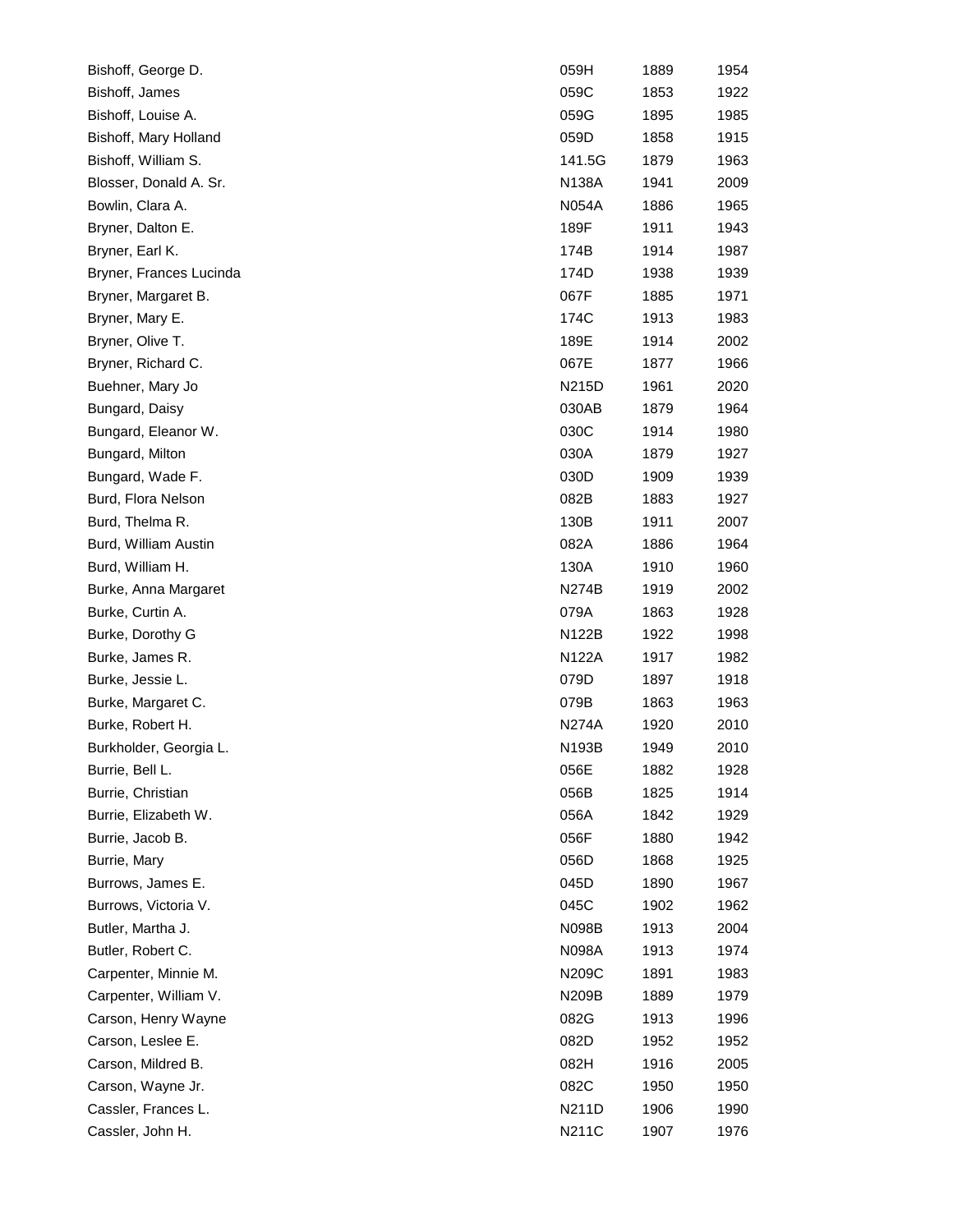| Cassler, John W.         | N210A           | 1926 | 2008 |
|--------------------------|-----------------|------|------|
| Cassler, Leona B.        | <b>N210B</b>    | 1936 | 2013 |
| <b>Catherine Smith</b>   | 124C            | 1852 | 1937 |
| Caton, Albert E.         | 106A            | 1875 | 1969 |
| Caton, Edgar Earl        | 106D            | 1901 | 1918 |
| Caton, Elizabeth         | 106G            | 1850 | 1932 |
| Caton, Elizabeth Ellen   | 107A            | 1933 | 2017 |
| Caton, Elsie Della       | 106H            | 1920 | 1920 |
| Caton, Florence M.       | 107G            | 1911 | 1988 |
| Caton, H. Elsworth       | 106C            | 1905 | 1951 |
| Caton, Harriet A.        | 106B            | 1878 | 1970 |
| Caton, Jacob J.          | 106F            | 1846 | 1929 |
| Caton, Lewis Harold Sr.  | 107D            | 1900 | 1975 |
| Caton, Luther D.         | 107H            | 1903 | 1983 |
| Caton, Thomas A.         | 107B            | 1931 | 2006 |
| Caton, W. Charlotte      | 107C            | 1917 | 1978 |
| Chasko, Mark T.          | N231D           | 1962 | 1979 |
| Chasko, William E.       | N231B           | 1925 | 2005 |
| Chasko, William E. Jr.   | <b>N231C Lo</b> | 1954 | 2010 |
| Chisler, Asia Nelson     | 077B            | 1871 | 1904 |
| Chrise, A. Louise        | 064F            | 1907 | 1999 |
| Chrise, Ira W.           | 064E            | 1906 | 1982 |
| Chrise, Margery M.       | 064B            | 1874 | 1914 |
| Chrise, Nathaniel I.     | 064A            | 1894 | 1914 |
| Christy, Emmette A.      | 188E            | 1874 | 1943 |
| Christy, Mary E.         | 188F            | 1872 | 1940 |
| Cimino, Marcy            | O220C           | 1932 | 2015 |
| Clingerman, Clyde A.     | N038A           | 1904 | 1984 |
| Clingerman, Clyde A. Jr. | N061A           | 1932 | 1990 |
| Clingerman, Joseph A.    | 062H            | 1948 | 1969 |
| Clingerman, Lawrence L.  | N227A           | 1939 | 2002 |
| Clingerman, Margaret L.  | 126B            | 1952 | 1952 |
| Clingerman, Mary Ann     | 062C            | 1945 | 1947 |
| Clingerman, Mary E.      | <b>N038B</b>    | 1905 | 1987 |
| Conard, John W.          | 110B            | 1908 | 1967 |
| Conard, Mary G.          | 110C            | 1913 | 1989 |
| Conard, Paul D.          | 110A            | 1934 | 1942 |
| Conn, Betsy              | 102C            | 1929 | 1929 |
| Conn, Calvin L.          | 102A            | 1882 | 1962 |
| Conn, Clarance           | 102D            | 1920 | 1922 |
| Conn, Maude M.           | 102B            | 1893 | 1969 |
| Cooley, David E.         | N026A           | 1922 | 1988 |
| Cooley, Anita            | N026B           | 1926 | 2021 |
| Corristan, Andrew A.     | 037E            | 1870 | 1957 |
| Corristan, Charlotta     | 111C            | 1869 | 1929 |
| Corristan, Hugh          | 111A            | 1897 | 1977 |
| Corristan, Mary E.       | 037F            | 1873 | 1957 |
| Corristan, Randcliff W.  | 111D            | 1898 | 1985 |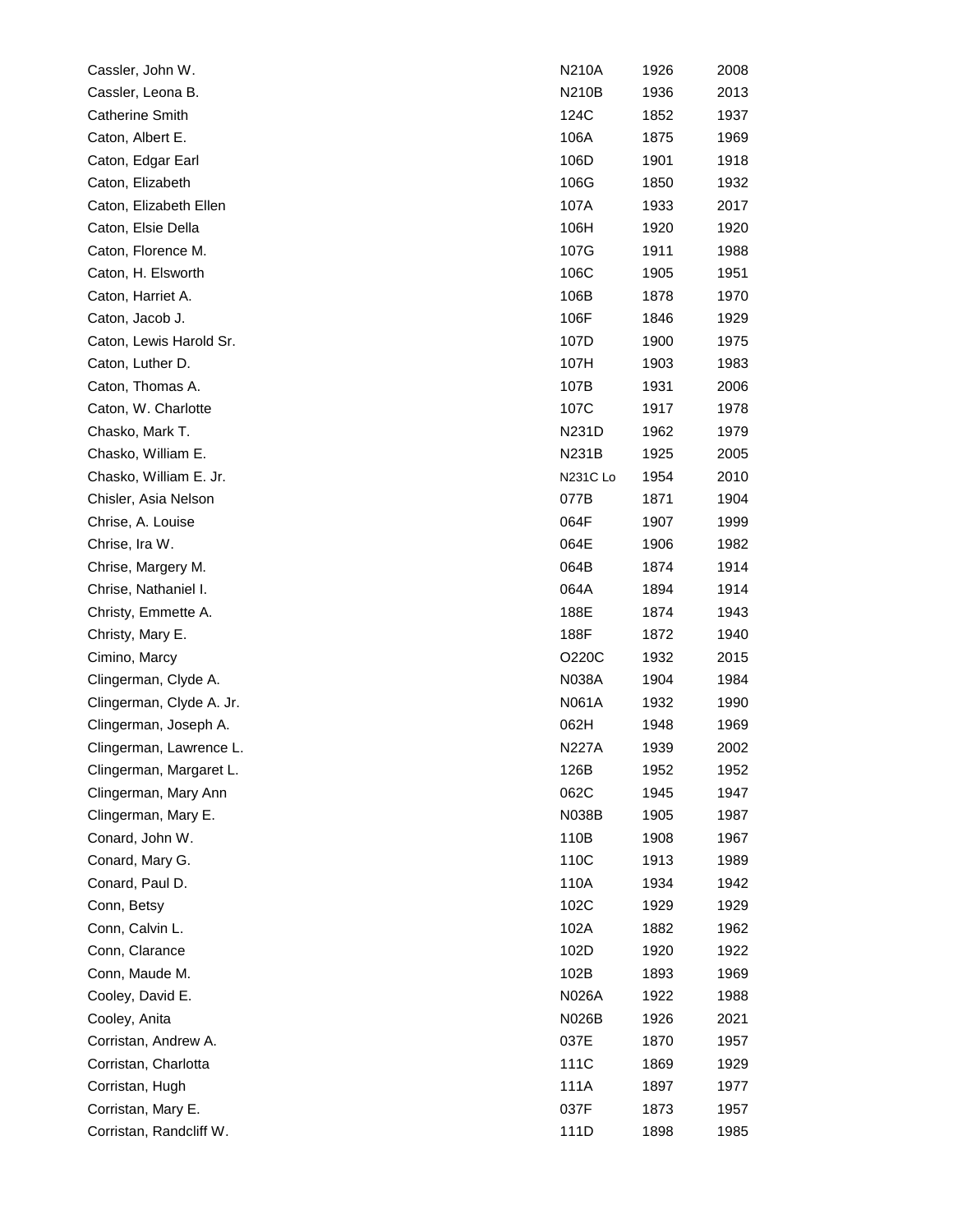| Corristan, William       | 111B          | 1864 | 1939 |
|--------------------------|---------------|------|------|
| Cox, Irene M.            | 030B          | 1913 | 1986 |
| Craft, Joann             | 228D          | 1930 | 1995 |
| Craft, William P.        | 228C          | 1926 | 2000 |
| Cromwell, Albert         | 048A          | 1875 | 1950 |
| Cromwell, Archie         | 141B          | 1888 | 1937 |
| Cromwell, Bertha         | 141C          | 1896 | 1981 |
| Cromwell, Harry A.       | 141F          | 1927 | 1997 |
| Cromwell, Leona E.       | 055C          | 1903 | 1943 |
| Cromwell, Rhoda          | 048B          | 1878 | 1951 |
| Cudzillo, Albert G.      | N059C         | 1942 | 1981 |
| Cunningham, Agnes        | 142C          | 1868 | 1927 |
| Cunningham, Charles B.   | 142B          | 1867 | 1936 |
| Cunningham, E. Walter    | 054C          | 1901 | 1953 |
| Cunningham, Elma Rohlf   | 054B          | 1896 | 1943 |
| Cunningham, Estella C.   | 053D          | 1929 | 2014 |
| Cunningham, Francis M.   | <b>N071A</b>  | 1914 | 1990 |
| Cunningham, Frank        | 142D          | 1896 | 1980 |
| Cunningham, Goldie A.    | N012B         | 1911 | 1992 |
| Cunningham, M. Ross      | 053A          | 1899 | 1962 |
| Cunningham, Robert J.    | <b>N012A</b>  | 1912 | 1991 |
| Cunningham, Roy D.       | 053C          | 1919 | 1984 |
| Cunningham, S. Ralph     | 054A          | 1931 | 1931 |
| Cunningham, Stella Wolfe | 092D          | 1909 | 1997 |
| Darner, Gladys Gibson    | 062E          | 1907 | 1979 |
| David, Donald R.         | N144C         | 1942 | 2016 |
| David, Margaret          | N144B         | 1939 | 2006 |
| David, Tammy Marie       | <b>N144D</b>  | 1965 | 2010 |
| Deacon, Virginia         | N128.25       | 1906 | 1976 |
| Dean, Daisy A.           | 023B          | 1912 | 1992 |
| Deck, Harry W. Jr.       | N041B         | 1923 | 1997 |
| Deck, June E.            | <b>N041C</b>  | 1924 | 1990 |
| Dennis, James W.         | 103C          | 1877 | 1936 |
| Dennis, John M.          | 103A          | 1906 | 1926 |
| Dennis, Mary Ellen       | 103B          | 1902 | 1920 |
| Derhammer, Ollie A.      | <b>N047D</b>  | 1925 | 1993 |
| Dey, John H.             | 085A          | 1898 | 1967 |
| Dey, Margerie E.         | 085B          | 1908 | 1997 |
| Doyle, Ann Louise West   | N111B         | 1932 | 2006 |
| Doyle. William Stirling  | <b>N111A</b>  | 1931 | 2019 |
| Doyle, Michael V.        | N111C         | 1954 | 1989 |
| Doyle, Timothy Alan      | <b>N111BC</b> | 1962 | 2014 |
| Drennen, Ina P.          | N289C         | 1898 | 1988 |
| Drennen, James H.        | N289B         | 1910 | 1994 |
| Duall, John William      | N284A         | 1920 | 2020 |
| Duncan, Mary Jane Smith  | N057B         | 1920 | 2011 |
| Duncan, Robert R.        | <b>N057A</b>  | 1920 | 2014 |
| Durany, Lois A.          | N119C         | 1934 | 1995 |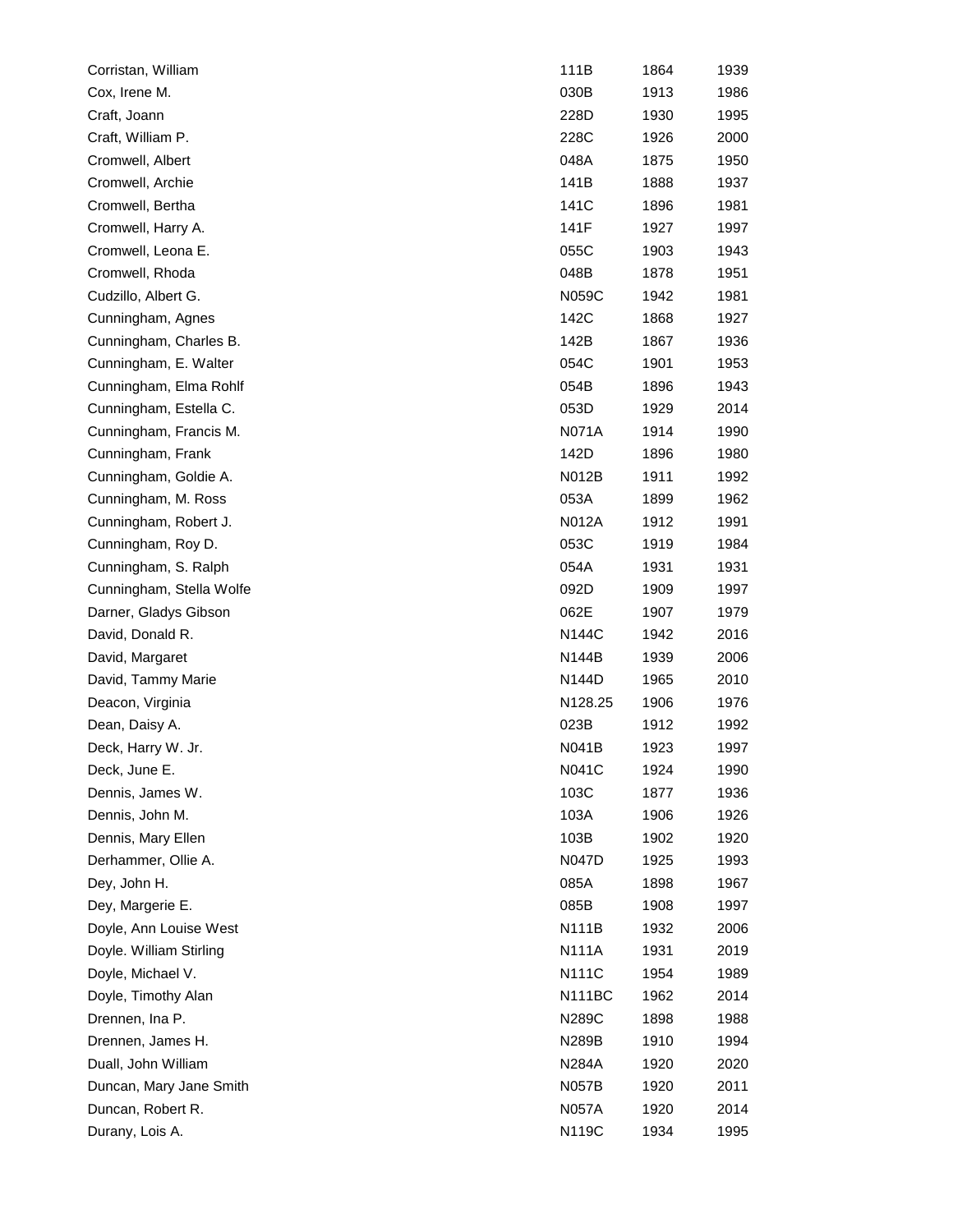| Durno, Mary Thompson      | 165G         | 1880 | 1966 |
|---------------------------|--------------|------|------|
| Durno, William H.         | 165F         | 1869 | 1950 |
| Elleard, Wanda Jackson    | 061E         | 1931 | 1958 |
| Erminio, Nick             | N083C        | 1935 | 2021 |
| Ewing, Frank O.           | 154E         | 1913 | 1963 |
| Ewing, Izzac T.           | 154A         | 1881 | 1919 |
| Fabinoff, Evelyn V.       | 023A         | 1917 | 1977 |
| Festog, Doris A.          | <b>N288B</b> | 1936 | 2018 |
| Fike, Donald              | 174H         | 1935 | 2004 |
| Fike, Madeline            | 174G         | 1936 | 1978 |
| Fike, Paul S.             | N051C        | 1905 | 1981 |
| Fike, Paul S. Jr.         | N051A        | 1933 | 2001 |
| Fike, Thelma P.           | N051B        | 1910 | 1977 |
| Filburn, Hazel C.         | N167B        | 1921 | 2012 |
| Filburn, John             | <b>N167A</b> | 1926 | 1992 |
| Fisher, Dorothy H.        | N116B        | 1912 | 2003 |
| Fisher, Ralph E. Sr.      | N116A        | 1910 | 1996 |
| Fisher, Susan A.          | <b>N070D</b> | 1964 | 2016 |
| Flowers, Donald W.        | N078A        | 1922 | 2015 |
| Flowers, Dorothy M.       | N078B        | 1929 | 2013 |
| Ford, Elizabeth H.        | 154W         | 1906 | 1983 |
| Ford, Ester               | 153C         | 1894 | 1963 |
| Ford, Frank S.            | 153D         | 1889 | 1947 |
| Ford, Minnie S.           | 154C         | 1888 | 1936 |
| Ford, Ruth C.             | 154D         | 1896 | 1979 |
| Fordyce, Donald Wayne     | N135C        | 1949 | 2016 |
| Fordyce, Megan Leora      | N135B        | 1990 | 1996 |
| Foster, Dorothy Jean      | N297A        | 1933 | 2017 |
| Foster, Robert P.         | N297A        | 1932 | 2011 |
| Foster, Kirk K.           | 227A         | 1917 | 2006 |
| Foster, Virginia N.       | 227B         | 1912 | 1998 |
| Frances, Helen C.         | N013B        | 1932 | 2021 |
| Frantz, Marylin Owens     | N205D        | 1939 | 2014 |
| Frantz, Thomas Charles    | N205C        | 1939 | 2008 |
| Frazee, Harry J.          | N187A        | 1907 | 2001 |
| Frazee, Leona F.          | <b>N187B</b> | 1925 | 2011 |
| Gales, R. Edward          | 162C         | 1906 | 1973 |
| Galloway, Dorothy Wirsing | 016C         | 1903 | 1982 |
| Galloway, Earl J.         | 016B         | 1900 | 1972 |
| George, Albert F.         | <b>N249A</b> | 1915 | 1980 |
| George, Arminda P.        | 060D         | 1887 | 1970 |
| George, Clara A.          | N014D        | 1894 | 1963 |
| George, Clarence          | 060H         | 1927 | 1927 |
| George, Dolores C.        | <b>N249B</b> | 1936 | 2009 |
| George, Edith E.          | 060B         | 1856 | 1926 |
| George, Edith E. II       | 060F         | 1916 | 1916 |
| George, France Matha      | 173C         | 1923 | 2009 |
| George, France Richard    | 173B         | 1947 | 1947 |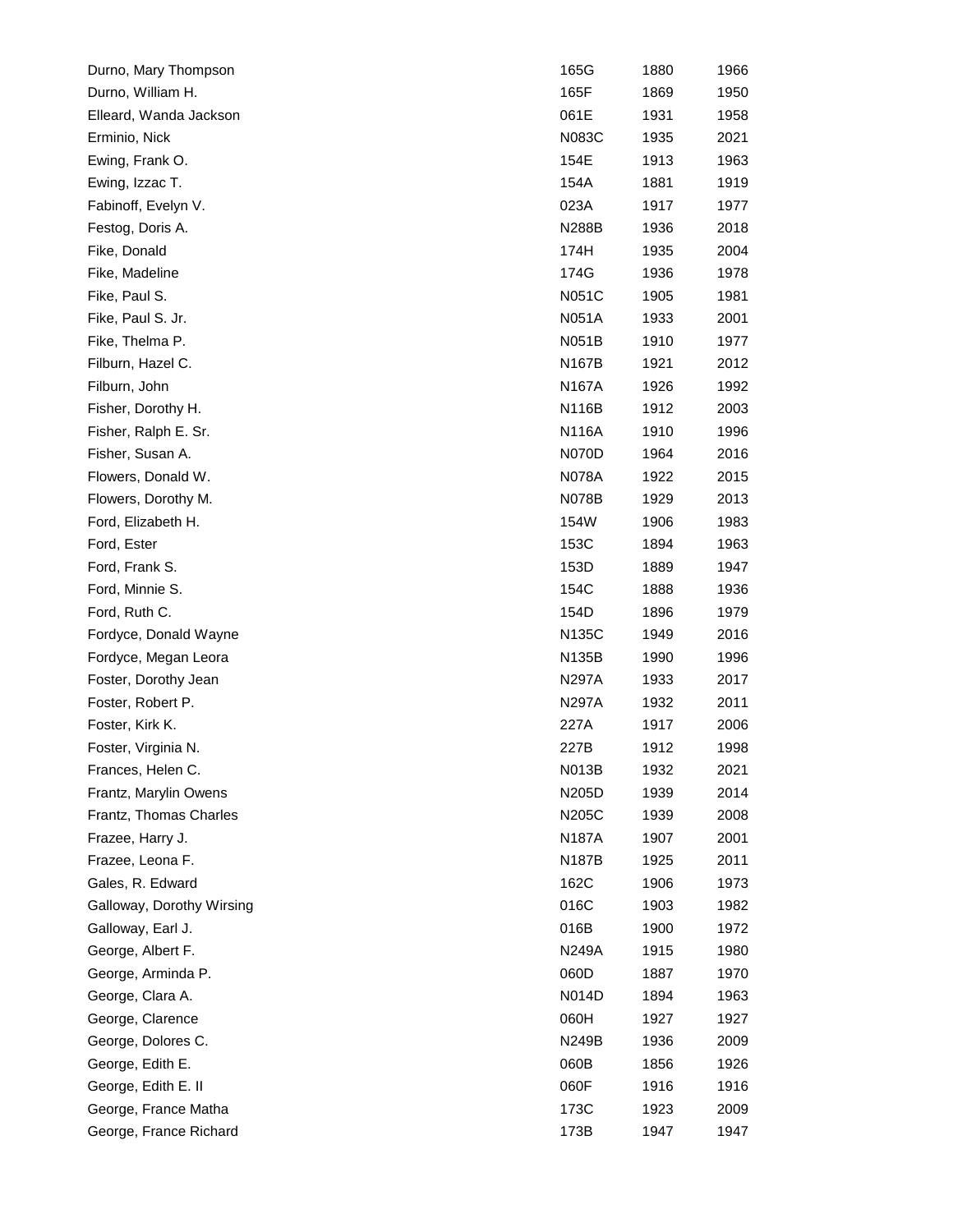| George, Fred A.              | 060G         | 1918 | 1918 |
|------------------------------|--------------|------|------|
| George, James R.             | <b>N014C</b> | 1892 | 1975 |
| George, Laura May            | 060E         | 1919 | 1977 |
| George, Margaret Eberly      | 173D         | 1922 | 2000 |
| George, William C.           | 060A         | 1857 | 1946 |
| George, William P.           | 060C         | 1890 | 1978 |
| Giannopoulos, Eliza P. Klink | 185C         | 1902 | 1947 |
| Gibbons, Lorena E.           | N123D        | 1937 | 1997 |
| Gibson, Evelyn M             | 168H         | 1924 | 2013 |
| Gibson, James                | 062A         | 1865 | 1937 |
| Gibson, Nellie               | 062B         | 1879 | 1964 |
| Gibson, Russell E.           | 168G         | 1920 | 1978 |
| Gillick, James A             | <b>N005A</b> | 1906 | 1985 |
| Gillick, Mary V.             | <b>N005B</b> | 1924 | 2015 |
| Gilpen, Clyde A.             | 028E         | 1895 | 1962 |
| Gilpen, Hazel E.             | 028F         | 1903 | 1998 |
| Girard, Inez E.              | 001F         | 1904 | 1982 |
| Girard, John                 | 001E         | 1903 | 1956 |
| Glagola, Anna Ruth           | <b>N121B</b> | 1927 | 2017 |
| Gleason, Edna W.             | 130D         | 1887 | 1950 |
| Gleason, Frank Randlett      | 127A         | 1908 | 1994 |
| Gleason, Frank W.            | 130C         | 1888 | 1976 |
| Gleason, Lucy M. Romesburg   | 127B         | 1907 | 1987 |
| Gleason, Patricia L.         | 127E         | 1931 | 2020 |
| Goudy, Shirley J.            | N277D        | 1939 | 2017 |
| Groover, James A.            | 147D         | 1876 | 1942 |
| Groover, James I.            | 147B         | 1846 | 1926 |
| Groover, Lulu Thompson       | 175C         | 1883 | 1968 |
| Groover, Ruth Ann West       | 147C         | 1847 | 1948 |
| Guerriere, Anthony E.        | 233A         | 1907 | 1990 |
| Guess, Bertha                | N211B        | 1911 | 2001 |
| Guess, Earl E.               | N211A        | 1915 | 2003 |
| Guseman, Donald D. Jr.       | 011F         | 1932 | 2016 |
| Guseman, Eliz Arnesburg      | 011E         | 1908 | 1992 |
| Guseman, John M.             | <b>N056C</b> | 1971 | 2004 |
| Haase, Florence M.           | N171B        | 1896 | 1974 |
| Haase, Herman H. Jr.         | <b>N171A</b> | 1894 | 1980 |
| Hagerman, Jean F.            | N092B        | 1922 | 2013 |
| Hagerman, Mark D.            | N092A        | 1928 | 2007 |
| Haggerty, Katherine E.       | 123G         | 1915 | 1978 |
| Halbrook Stacy Lyn           | N116D        | 1982 | 1999 |
| Halbrook, Charles Edward     | N059A        | 1930 | 1985 |
| Halbrook, Charles David      | N163C        | 1961 | 2021 |
| Halbrook, Donald L.          | N232C        | 1935 | 1980 |
| Halbrook, Dorothy Jean       | N059B        | 1937 | 2021 |
| Halbrook, Dorothy            | 124A         | 1930 | 1930 |
| Halbrook, Harold E.          | N232D        | 1931 | 2001 |
| Halbrook, Rowena             | N232B        | 1912 | 1996 |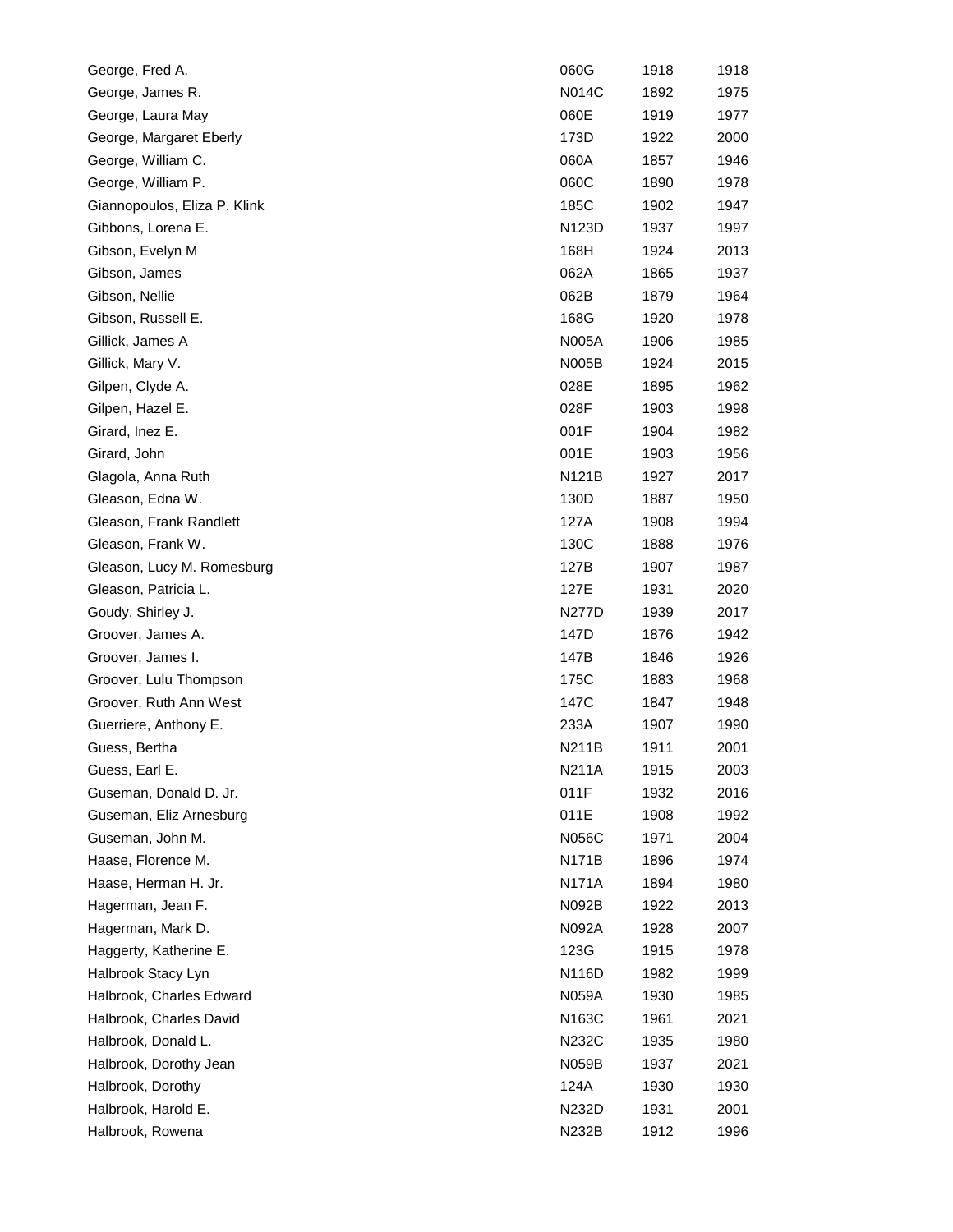| Halbrook, Samuel E.     | N232A | 1907 | 1986 |
|-------------------------|-------|------|------|
| Hall, Alice Klink       | 117D  | 1878 | 1938 |
| Hall, Clyde             | 007B  | 1900 | 1945 |
| Hall, Henry             | 097C  | 1844 | 1921 |
| Hall, Hilda             | 098C  | 1896 | 1971 |
| Hall, John H.           | 117C  | 1874 | 1944 |
| Hall, Jonathan W.       | 117A  | 1898 | 1951 |
| Hall, Kenneth L.        | 117E  | 1933 | 1933 |
| Hall, Mary Jane         | 100C  | 1888 | 1970 |
| Hall, Pearl N.          | 007C  | 1903 | 1971 |
| Hall, Thomas L.         | 117F  | 1937 | 1937 |
| Hall, Walter R.         | 100B  | 1883 | 1918 |
| Hall, William H.        | 117B  | 1897 | 1941 |
| Hall, Winfield          | 098D  | 1867 | 1952 |
| Harbarger, Caroline R.  | 104D  | 1929 | 1996 |
| Harbarger, Florence G.  | 078B  | 1893 | 1972 |
| Harbarger, Leslie A.    | 104C  | 1927 | 1998 |
| Harris, Benjamin        | 034C  | 1883 | 1970 |
| Harris, Charles Gene    | 037C  | 1948 | 2001 |
| Harris, Edward B.       | 034B  | 1918 | 1964 |
| Harris, Mary H.         | 034D  | 1883 | 1963 |
| Harwell, Shirley Jane   | 087D  | 1935 | 2021 |
| Hassenplug, Dean C.     | 186G  | 1937 | 1966 |
| Hauger, Donald W.       | N123A | 1905 | 1997 |
| Hauger, Dorothy E.      | N123B | 1908 | 1998 |
| Heath, Goldie Phillips  | 031B  | 1911 | 1990 |
| Hill, John H.           | 228A  | 1900 | 1980 |
| Hill, Susie A.          | 228B  | 1905 | 1990 |
| Hilling, Della M.       | 093B  | 1885 | 1940 |
| Hilling, Edward T.      | 093C  | 1919 | 1975 |
| Hilling, Gertrude M.    | 093D  | 1905 | 1936 |
| Hilling, Nellie G.      | 093G  | 1919 | 2000 |
| Hilling, Willilam T.    | 093A  | 1875 | 1919 |
| Hlavaced, Donna Jean    | 0235C | 1954 | 2021 |
| Holbrook, Charles W.    | 124H  | 1919 | 1927 |
| Holbrook, Emma M.       | 123C  | 1882 | 1954 |
| Holbrook, Frank O.      | 123F  | 1902 | 1924 |
| Holbrook, Harry F.      | 123B  | 1872 | 1950 |
| Holbrook, John          | 123E  | 1898 | 1919 |
| Holbrook, Minnie E. May | 123A  | 1876 | 1903 |
| Holbrook, Samuel        | 124D  | 1838 | 1920 |
| Holland, J. W.          | 134C  | 1899 | 1921 |
| Holland, James W.       | 157C  | 1881 | 1899 |
| Holland, Joseph B.      | 157A  | 1857 | 1932 |
| Holland, Joseph D.      | 157E  | 1898 | 1946 |
| Holland, Mildron W.     | 157B  | 1857 | 1950 |
| Holland, Tillie         | 157F  | 1895 | 1970 |
| Horak, Frank P.         | N083A | 1919 | 1988 |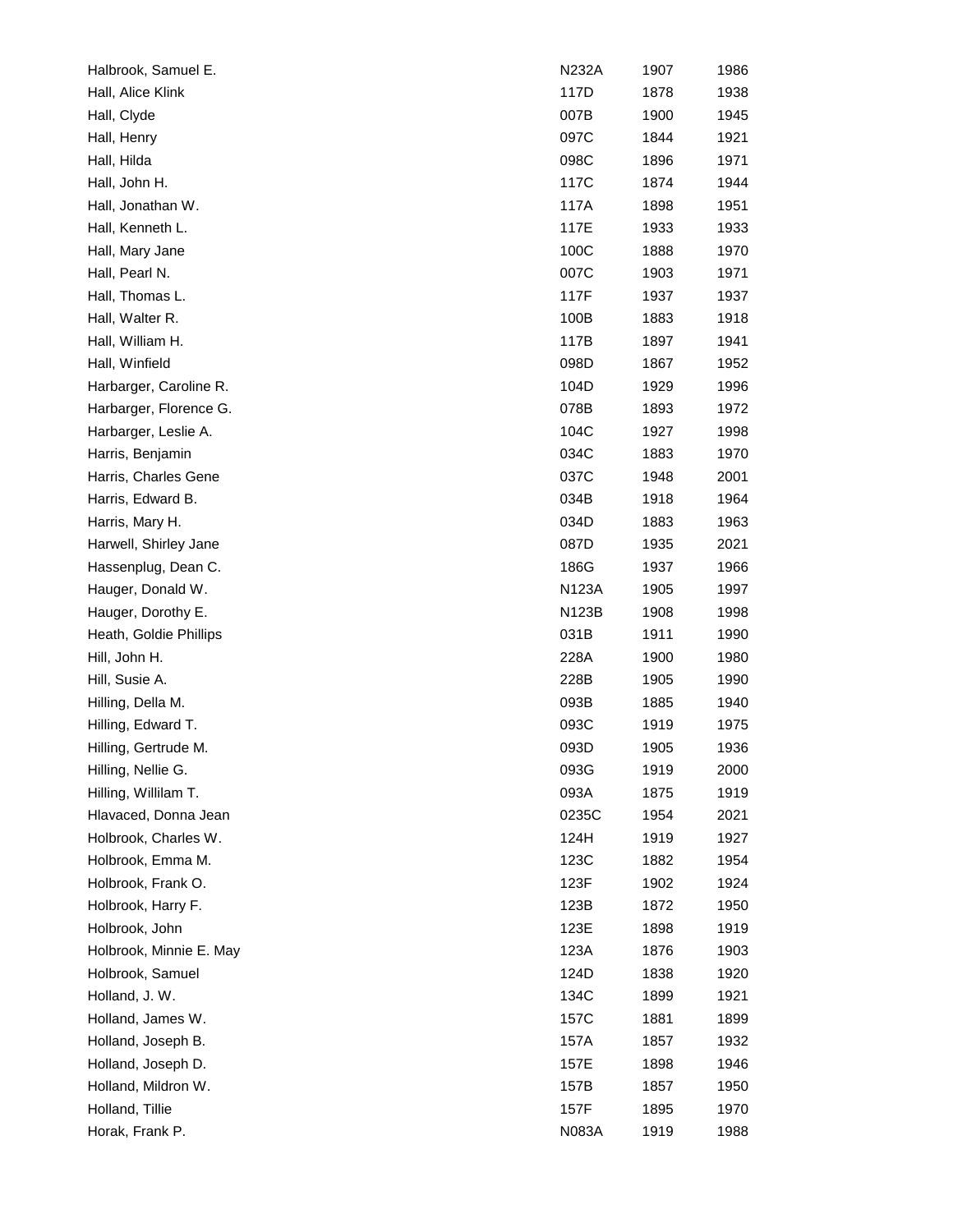| Horak, Helen M.          | N083B        | 1921 | 2004 |
|--------------------------|--------------|------|------|
| Hull, Abraham            | N015A        | 1915 | 2002 |
| Hull, Barbara Ann        | N047C        | 1976 | 1976 |
| Hull, Bertha L.          | 015A         | 1896 | 1971 |
| Hull, Charles W.         | N050C        | 1921 | 1998 |
| Hull, Clara M.           | 005B         | 1906 | 2000 |
| Hull, Ella               | N048C        | 1911 | 1972 |
| Hull, Florence L.        | N049D        | 1928 | 1983 |
| Hull, Glenn L.           | O98F         | 1926 | 1997 |
| Hull, Hazel Mae          | 098G         | 1922 | 1958 |
| Hull, Henry S.           | 004A         | 1900 | 1983 |
| Hull, Issac, R           | 005A         | 1903 | 1976 |
| Hull, John H.            | 081B         | 1861 | 1934 |
| Hull, John W.            | N049A        | 1916 | 2003 |
| Hull, Jonathan Jr.       | N047A        | 1929 | 2011 |
| Hull, Jonathan Sr.       | N048A        | 1892 | 1976 |
| Hull, Joseph M.          | N049C        | 1917 | 2003 |
| Hull, Karen Ann          | 005H         | 1949 | 1951 |
| Hull, Kathryn J.         | <b>N048B</b> | 1893 | 1953 |
| Hull, Loma M.            | N050D        | 1921 | 1994 |
| Hull, Mary E.            | N049B        | 1919 | 2004 |
| Hull, Melverta           | 081C         | 1873 | 1930 |
| Hull, Mildred L.         | 005D         | 1929 | 1995 |
| Hull, Nancy Alice        | N015B        | 1921 | 1989 |
| Hull, Patricia A.        | 238B         | 1945 | 2013 |
| Hull, Raymond W.         | 005C         | 1924 | 1989 |
| Hull, Roger E.           | 238A         | 1945 | 2013 |
| Hull, Ruth S.            | 004B         | 1908 | 1978 |
| Hull, William Jacob      | 015E         | 1921 | 2004 |
| Hull, William Jacob Sr.  | 015B         | 1893 | 1961 |
| Hull, Wilmer W.          | N048D        | 1915 | 1979 |
| Hyatt, John C.           | 125D         | 1904 | 1956 |
| Hyatt, Ollie K. Bukovitz | 125C         | 1908 | 2003 |
| Inks, Harry C.           | 003H         | 1888 | 1964 |
| Inks, Thomas             | 072.5C       | 1861 | 1939 |
| Irwin, James             | 121D         | 1901 | 1921 |
| Jackson, Charles         | 061C         | 1903 | 1926 |
| Jackson, David Joseph    | 135B         | 1937 | 2020 |
| Jackson, George          | 061A         | 1889 | 1963 |
| Jackson, John Paul       | 135A         | 1906 | 1975 |
| Jackson, Joseph          | 063A         | 1838 | 1924 |
| Jackson, Joseph Sr.      | 063C         | 1896 | 1946 |
| Jackson, Laura           | 061B         | 1879 | 1937 |
| Jackson, Mabel A.        | 033B         | 1905 | 1993 |
| Jackson, Mary C.         | 063B         | 1832 | 1911 |
| Jackson, R. Earl         | 033A         | 1900 | 1981 |
| Jackson, Robert D.       | 061D         | 1934 | 1970 |
| Jackson, Zelda Mae       | 135C         | 1907 | 1979 |
|                          |              |      |      |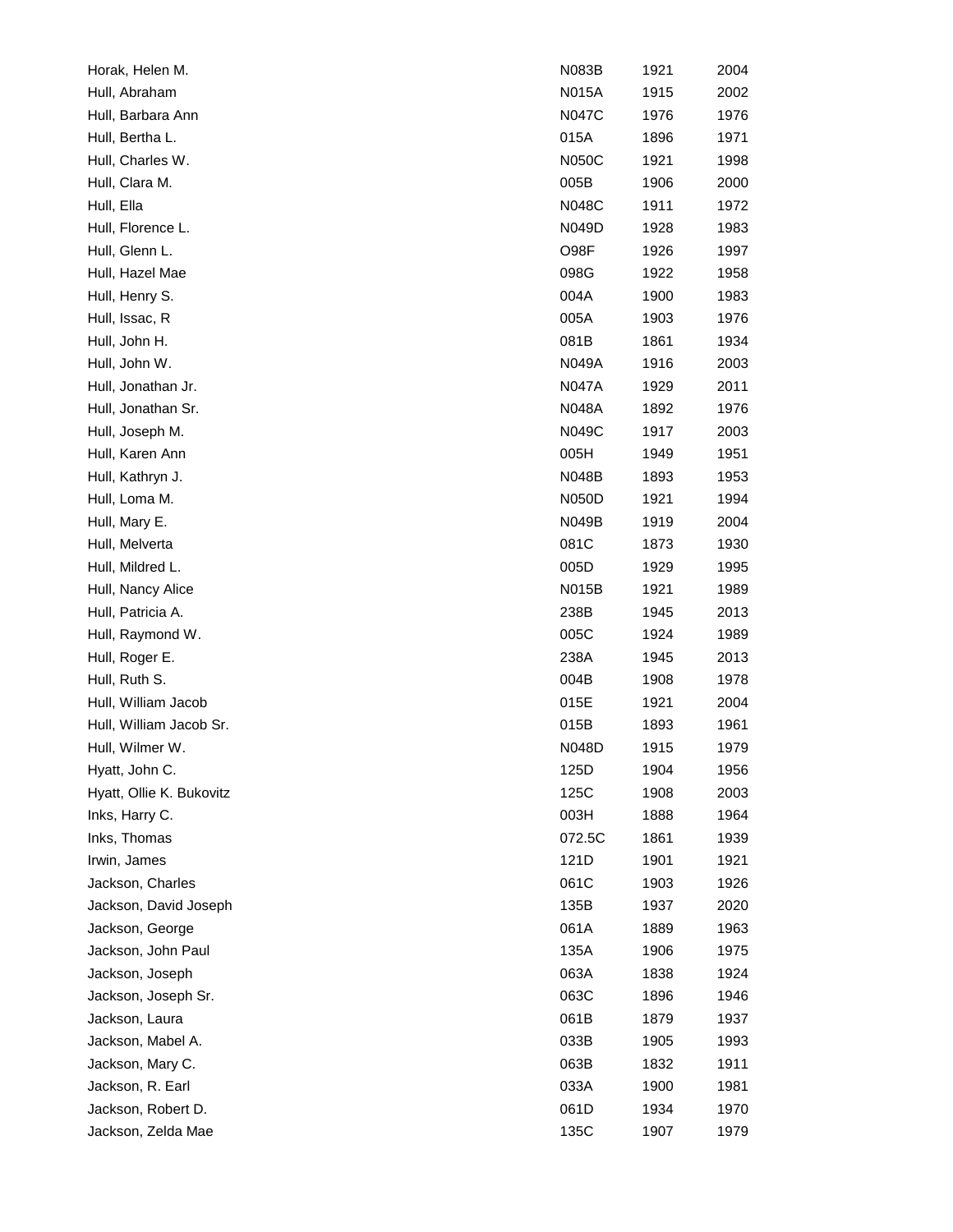| Jeffries, Charles I.      | 129C         | 1870 | 1960 |
|---------------------------|--------------|------|------|
| Jeffries, Dale Taylor     | 151E         | 1942 | 1942 |
| Jeffries, Delia M.        | 151F         | 1906 | 1996 |
| Jeffries, Flora B.        | 129B         | 1888 | 1980 |
| Jeffries, Taylor          | 151G         | 1909 | 1992 |
| Kacur, Anna Pearl         | 183C         | 1896 | 1968 |
| Kadar, George Milton      | <b>N295A</b> | 1937 | 2009 |
| Kadar, Thomas             | <b>N253A</b> | 1941 | 2021 |
| Kaiser, Emma E.           | 136C         | 1849 | 1922 |
| Kaiser, John              | 136B         | 1844 | 1921 |
| Kaleita, Joseph M.        | <b>N097A</b> | 1936 | 2002 |
| Kampmiller, Charles A.    | 032E         | 1896 | 1971 |
| Kampmiller, Dora          | 032D         | 1903 | 1925 |
| Kampmiller, Edward H.     | 032G         | 1898 | 1985 |
| Kampmiller, Mary H.       | 032H         | 1903 | 1994 |
| Kampmiller, Thelma L.     | 032F         | 1910 | 1999 |
| Kapalko, Clement Jr.      | <b>N072A</b> | 1925 | 1991 |
| Kapalko, Andrew F.        | N072C        | 1954 | 2017 |
| Kebberly, C. Linda        | N053C        | 1934 | 1994 |
| Kelly, Judith Raye        | 168F         | 1942 | 2001 |
| Kelly, Vernice Ruth       | 168E         | 1926 | 1965 |
| Kensinger, Scott Alan     | 013H         | 1964 | 1964 |
| King, Annie J.            | 055B         | 1867 | 1952 |
| King, Beatrice Emma       | 096F         | 1903 | 1997 |
| King, Dorcas Elaine       | 017D         | 1928 | 2002 |
| King, John Henry          | 096E         | 1901 | 1983 |
| King, Margaret A.         | 096C         | 1862 | 1947 |
| King, Samuel T.           | 096B         | 1868 | 1947 |
| King, Samuel W.           | 055E         | 1888 | 1953 |
| King, Sarah L.            | 055F         | 1891 | 1982 |
| King, William             | 055A         | 1864 | 1939 |
| King, William Christopher | 017C         | 1923 | 1976 |
| Kitzmiller, Janet M.      | N229B        | 1937 | 1979 |
| Kitzmiller, Lorrain E.    | <b>N229A</b> | 1934 | 2000 |
| Klein, Dorothy J.         | N126B        | 1920 | 1998 |
| Klein, Herbert "Shutz"    | N125A        | 1912 | 1987 |
| Klein, Mary Elizabeth     | N125B        | 1918 | 2001 |
| Klein, Robert M.          | N126A        | 1919 | 1999 |
| Klink, Dana               | <b>N114B</b> | 1932 | 2008 |
| Klink, Hannah             | 133C         | 1836 | 1909 |
| Klink, Harry M.           | N114A        | 1930 | 2007 |
| Klink, Irene              | 185G         | 1925 | 1935 |
| Klink, John R.            | 185B         | 1866 | 1938 |
| Klink, Johney D.          | 185F         | 1906 | 1977 |
| Klink, Mary M.            | 185H         | 1906 | 1987 |
| Klink, Virginia A.        | 185A         | 1869 | 1925 |
| Klink, William            | 133B         | 1840 | 1897 |
| Koontz, Edward E.         | N115B        | 1928 | 1995 |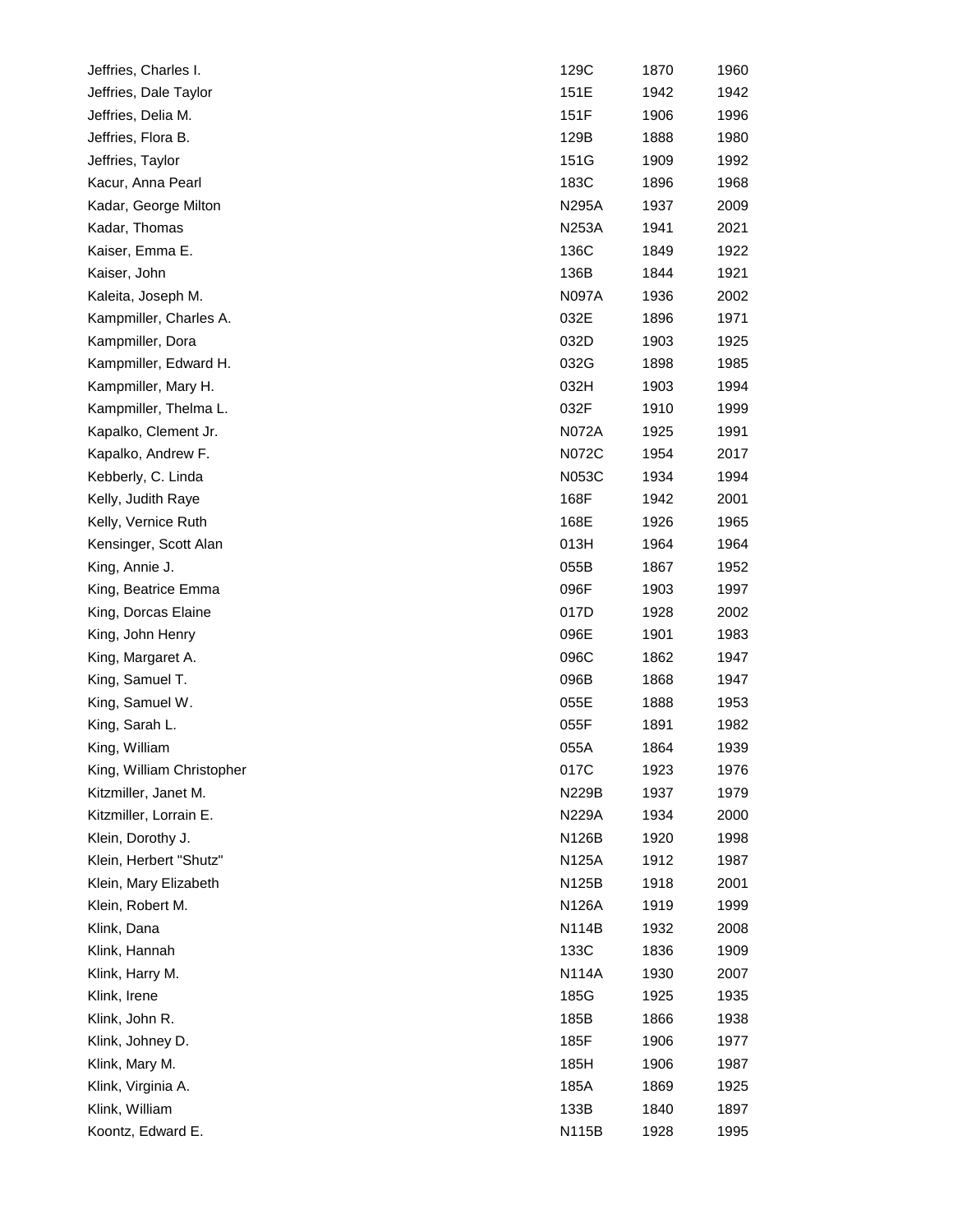| Kovalchik, Stephen     | 163F         | 1981 | 1981 |
|------------------------|--------------|------|------|
| Lafferty, Jason Andrew | 176H         | 1982 | 1982 |
| Lafferty, Sarah Ann    | 176G         | 1981 | 1981 |
| Lambie, Baby           | 029E         | 1964 | 1964 |
| Lambie, Betty Mae      | <b>N060B</b> | 1924 | 2013 |
| Lambie, Charles Edward | N060A        | 1919 | 2006 |
| Lambie, James T. Jr.   | 036H         | 1914 | 1988 |
| Lambie, James T. Sr.   | 036D         | 1885 | 1958 |
| Lambie, Mary E.        | 029G         | 1932 | 1995 |
| Lambie, Raymond W.     | 029F         | 1927 | 1993 |
| Lambie, Sadie P.       | 036C         | 1888 | 1967 |
| Laughlin, Dora E.      | N073F        | 1870 | 1928 |
| Lee, Ada Carr          | 177H         | 1899 | 1973 |
| Lee, Charles B.        | 177C         | 1894 | 1981 |
| Lee, Marah E.          | 177D         | 1900 | 1965 |
| Lenhart, C. Arthur     | 037G         | 1896 | 1954 |
| Lenhart, Della M.      | 037H         | 1897 | 1990 |
| Lenhart, Ford A.       | 037A         | 1920 | 1989 |
| Lenhart, Jane Ewing    | 154B         | 1891 | 1924 |
| Leonard, Alvin         | <b>N254A</b> | 1937 | 1989 |
| Leonard, Eva C.        | 014D         | 1918 | 1978 |
| Leonard, Phyllis       | <b>N254B</b> | 1931 | 2006 |
| Lewis, Alvie J.        | 239C         | 1908 | 1975 |
| Lewis, Eliza K.        | 118D         | 1863 | 1909 |
| Lewis, Margaret K.     | 118C         | 1874 | 1936 |
| Lewis, Sarah E.        | 239B         | 1910 | 1999 |
| Lewis, William A.      | 118B         | 1864 | 1947 |
| Lewis, William E.      | 239A         | 1927 | 1984 |
| Lilley, William T. Jr. | <b>N133C</b> | 1945 | 2011 |
| Lindeman, Betty M.     | N113B        | 1932 | 1997 |
| Lindeman, Harold Miles | <b>N113A</b> | 1920 | 1985 |
| Little, Lawrence       | 215D         | 1923 | 1972 |
| Livingstone, Louise D. | <b>N250B</b> | 1932 | 2011 |
| Long, Nathaniel E.     | 139C         | 1923 | 1993 |
| Long, Rena J.          | 139D         | 1924 | 1994 |
| Lovey, Paul O.         | <b>N273A</b> | 1922 | 1982 |
| Lowery, Eugene Richard | N032B        | 1960 | 1960 |
| Lowry, Ford W.         | N039A        | 1934 | 2017 |
| Lowry, Nellie I.       | N039B        | 1935 | 2021 |
| Lucas, Dorothy M.      | N252A        | 1943 | 2014 |
| Lucas, Iva B.          | N273C        | 1909 | 1991 |
| Lucas, William A.      | N252B        | 1938 | 2016 |
| Lundgren, Robert A     | N032A        | 1929 | 1961 |
| Lutz, Beverly, J.      | 004C         | 1950 | 1964 |
| Lutz, Michael Jr.      | 004E         | 1920 | 1998 |
| Lutz, Rosetta M.       | 004F         | 1925 | 1992 |
| Lyons, Ernest Fuller   | 076A         | 1877 | 1954 |
| Mahallick, Lewis Sr.   | 215A         | 1906 | 1974 |
|                        |              |      |      |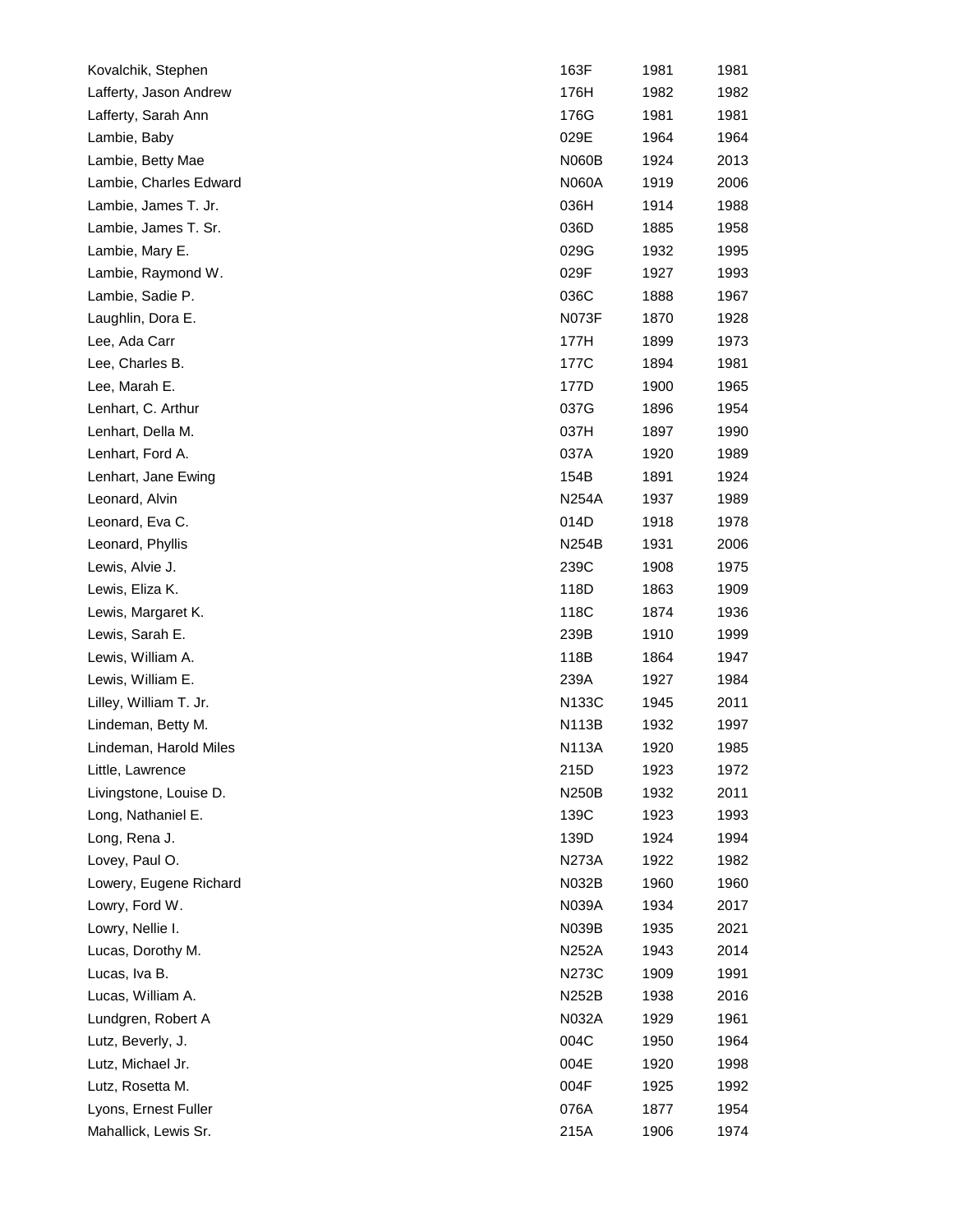| Mahallick, Thelma G.    | 215B         | 1924 | 1991 |
|-------------------------|--------------|------|------|
| Mahoney, Sarah Virginia | N076C        | 1926 | 2015 |
| Mahoney, William        | N076C        | 1915 | 2006 |
| Malosky, Edgar F.       | 071H         | 1924 | 1994 |
| Mann, Beverly J.        | 006G         | 1930 | 1930 |
| Mann, Lester J.         | 006A         | 1907 | 1989 |
| Mann, Martha E.         | 006B         | 1913 | 1996 |
| Mann, Sherrill L.       | 006D         | 1933 | 1962 |
| Mann, Shirley J.        | 006F         | 1930 | 1930 |
| Mann, Stephen L.        | 006H         | 1946 | 1948 |
| Markey, Mina Minerd     | 168A         | 1908 | 1949 |
| Martin, Charles B.      | N029A        | 1928 | 2005 |
| Martin, Glenn           | N227C        | 1936 | 2007 |
| Martin, Odessa Thompson | N029B        | 1916 | 1988 |
| Marva, Andrew F.        | <b>N188A</b> | 1924 | 1989 |
| Marva, Betty F.         | N188B        | 1927 | 1998 |
| Mason, Alexander A.     | 058C         | 1856 | 1926 |
| Mason, Donald           | 058E         | 1909 | 1946 |
| Mason, Ella G.          | <b>N117B</b> | 1911 | 1995 |
| Mason, Elsie F.         | 058G         | 1904 | 1906 |
| Mason, Evelyn Burd      | 082E         | 1912 | 1986 |
| Mason, John A           | <b>N117A</b> | 1907 | 1991 |
| Mason, John E.          | <b>N117C</b> | 1930 | 2017 |
| Mason, Martha L.        | 058A         | 1902 | 1917 |
| Mason, Mary E.          | 058B         | 1869 | 1940 |
| Mason, Minnie L.        | 058H         | 1896 | 1896 |
| Mathias, Edna Joyce     | 162D         | 1938 | 2020 |
| Mathias, James D.       | 162A         | 1973 | 2015 |
| Matthews, Antoinette    | N098D        | 1924 | 2019 |
| Matthews, Goldie M.     | N104B        | 1920 | 1993 |
| Matthews, Joseph F.     | N104C        | 1939 | 1982 |
| Matthews, Joseph J.     | N104A        | 1915 | 1985 |
| Matthews, Playford D.   | N098C        | 1923 | 2003 |
| Maust, Charles A.       | N073A        | 1896 | 1985 |
| Maust, Elida            | 092H         | 1860 | 1945 |
| Maust, Margaret J.      | <b>N073B</b> | 1898 | 1988 |
| Maust, Margorie         | 092G         | 1894 | 1982 |
| McCauley, Anna Belle    | N009D        | 1872 | 1969 |
| McCoy, Annabelle        | 046A         | 1907 | 1959 |
| McCoy, Charles Harold   | <b>N133A</b> | 1937 | 2016 |
| McCoy, Charles R.       | 046B         | 1903 | 1971 |
| McCoy, George A.        | 121G         | 1917 | 1976 |
| McCoy, Helen B.         | N133B        | 1926 | 1998 |
| McCoy, James T.         | 121C         | 1836 | 1905 |
| McCoy, Sarah J.         | 121B         | 1847 | 1914 |
| McCoy, Sarah J.         | 121F         | 1877 | 1953 |
| McCoy, William F.       | 121E         | 1873 | 1921 |
| McDowell, Albert        | 224A         | 1918 | 2009 |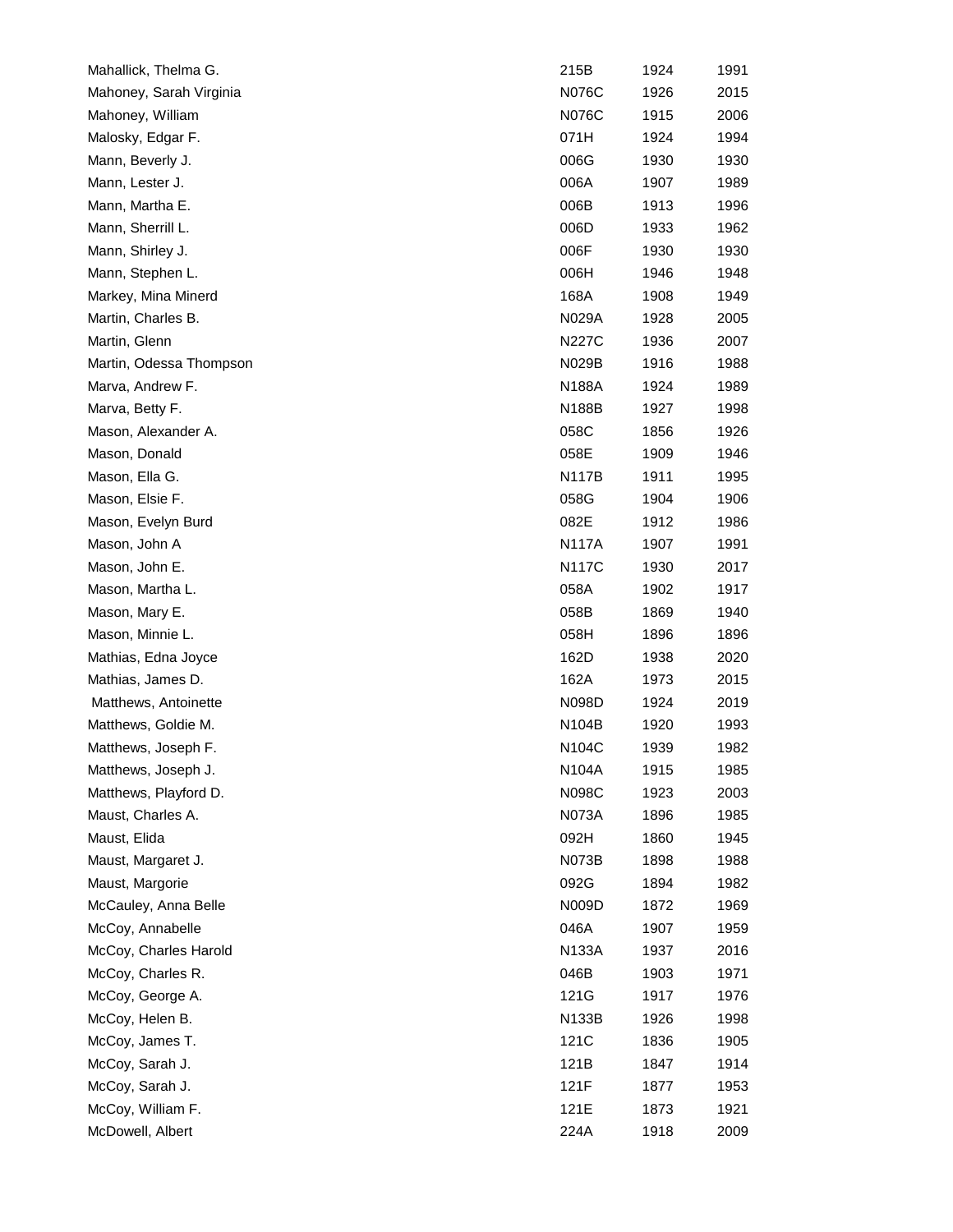| McDowell, Arthur L.       | 104A            | 1909    | 1963 |
|---------------------------|-----------------|---------|------|
| McDowell, Arthur L.       | 105C            | 1885    | 1947 |
| McDowell, Edna I.         | 104B            | 1912    | 1955 |
| McDowell, Effie A.        | 128B            | 1895    | 1936 |
| McDowell, Elsie M.        | 105H            | 1921    | 1921 |
| McDowell, Elsie S.        | <b>N019B</b>    | 1903    | 1985 |
| McDowell, Florence        | 122C            | 1888    | 1903 |
| McDowell, Goldie M.       | 104G            | 1900    | 1980 |
| McDowell, Helen Virginia  | 105E            | 1910    | 1911 |
| McDowell, Izora           | 122B            | 1853    | 1929 |
| McDowell, James E.        | <b>N019A</b>    | 1896    | 1970 |
| McDowell, James E. Jr.    | <b>N019A Lc</b> | 1928    | 2013 |
| McDowell, Joseph A.       | 122E            | 1854    | 1934 |
| McDowell, Laura J.        | <b>N040B</b>    | 1943    | 1996 |
| McDowell, Lewis           | 104F            | 1902    | 1976 |
| McDowell, Lillie B.       | 105D            | 1893    | 1987 |
| McDowell, Mary L.         | 224B            | 1919    | 2004 |
| McDowell, Oren L.         | 122A            | 1906    | 1924 |
| McDowell, Oren L.         | N040A           | 1931    | 2006 |
| McDowell, Stephen         | 128A            | 1886    | 1935 |
| McDowell, Susanna         | 105B            | 1888    | 1917 |
| McGinnis, Scott R.        | N006C           | 1969    | 2000 |
| McIntosh, Annie           | 058D            | Unknown | 1859 |
| McKnight, Barbara L.      | N189B           | 1945    | 2015 |
| McLaughlin, Cindy Lou     | N105B           | 1961    | 2020 |
| McLaughlin, Clarence      | N082C           | 1921    | 1993 |
| McLaughlin, Ester A.      | N082D           | 1923    | 2001 |
| McNatt, Mabel E.          | N027D           | 1922    | 2002 |
| McNatt, Robert E.         | N027C           | 1922    | 1990 |
| Medlin, William           | 112G            | 1825    | 1907 |
| Menhart, Conrad           | 145D            | 1857    | 1928 |
| Menhart, Henry            | 156C            | 1860    | 1927 |
| Menhart, John             | 145A            | 1821    | 1890 |
| Menhart, John Harry Jr    | 145F            | 1933    | 2019 |
| Menhart, John H. Sr.      | 156E            | 1904    | 1992 |
| Menhart, John Jr.         | 145C            | 1848    | 1916 |
| Menhart, Katherine        | 145B            | 1823    | 1900 |
| Menhart, Rachel           | 156B            | 1866    | 1913 |
| Menhart, Rena E.          | 156G            | 1923    | 1987 |
| Menhart, Ruth A.          | 156F            | 1901    | 1972 |
| Merryman, Catherine E.    | N296B           | 1911    | 1992 |
| Merryman, William L.      | N296A           | 1911    | 1988 |
| Messerschmidt, Charles G. | N037A           | 1928    | 2004 |
| Meyer, A. Glenn           | N094B           | 1923    | 1984 |
| Miller, Albert G.         | 077H            | 1885    | 1944 |
| Miller, Goldie V.         | <b>N006B</b>    | 1925    | 1989 |
| Miller, Harold V.         | N018A           | 1908    | 1988 |
| Miller, Lorraine          | N204B           | 1930    | 2012 |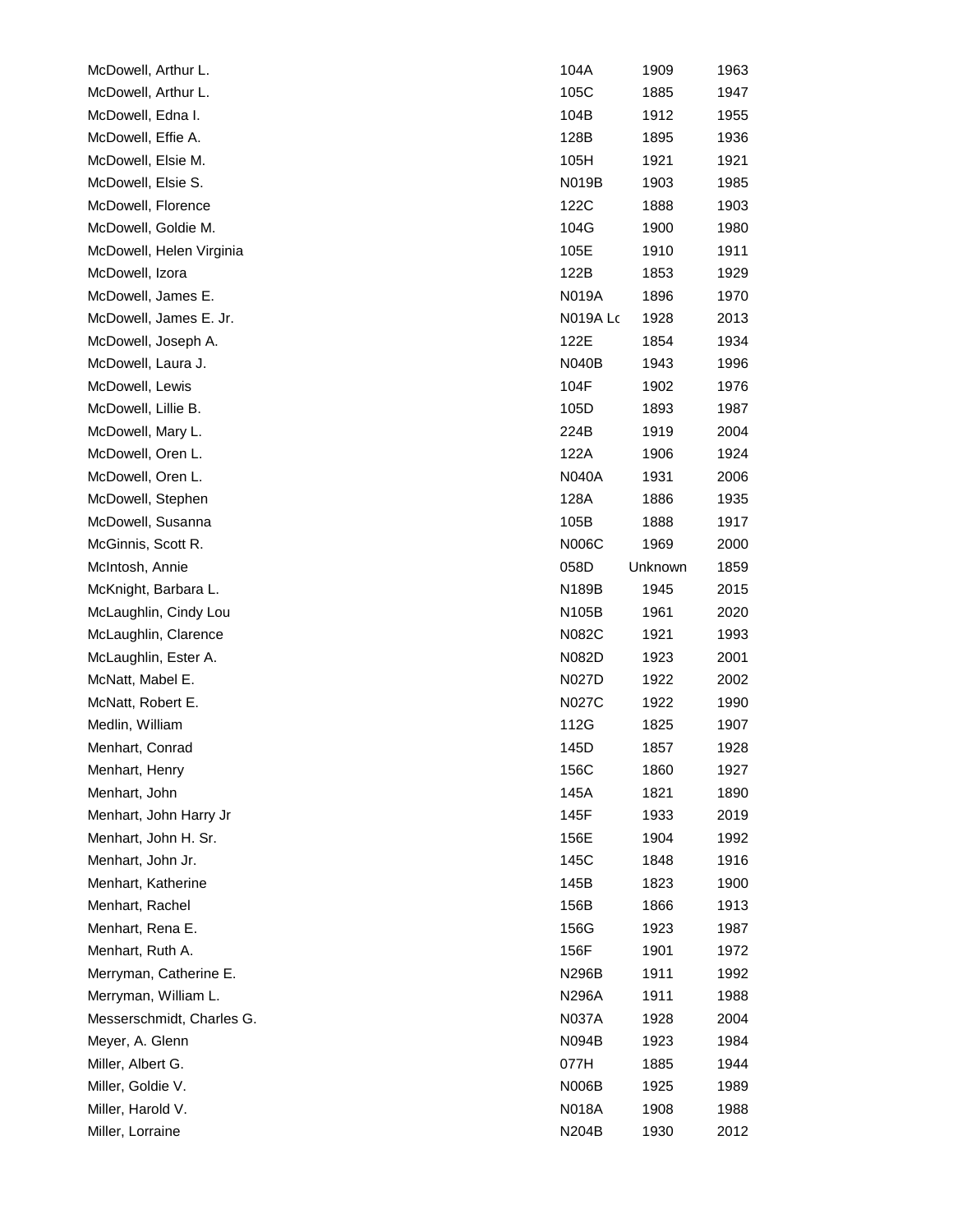| Miller, Robert C.         | N204A              | 1932 | 1990 |
|---------------------------|--------------------|------|------|
| Miller, Samuel C.         | <b>N006A</b>       | 1921 | 2005 |
| Miller, Sarah E.          | 055D               | 1848 | 1941 |
| Miller, Wanda C. McDowell | <b>N018B</b>       | 1922 | 2013 |
| Minerd, Beth A.           | 168B               | 1881 | 1962 |
| Minerd, Mollie Mae        | 168AB              | 1883 | 1955 |
| Minor, Logan James        | N045B              | 1997 | 2015 |
| Molaskey, Edgar F.        | 71H                | 1924 | 1994 |
| Molaskey, Frank H.        | 229A               | 1903 | 1995 |
| Molasky, Katie H. Rohlf   | 229B               | 1899 | 1974 |
| Moore, Armeda             | N025B              | 1903 | 1982 |
| Moore, Frank Grey         | N025C              | 1929 | 1972 |
| Moore, Frederick C.       | 003E               | 1921 | 1948 |
| Moore, John Kennedy       | N025D              | 1926 | 1972 |
| Moore, Kennedy O.         | <b>N003A</b>       | 1876 | 1961 |
| Morgan, Merle A.          | N208A              | 1933 | 2021 |
| Morgan, I. Merle          | N208B              | 1907 | 1992 |
| Morgan, Violet H.         | N208C              | 1912 | 2008 |
| Morgart, Francis Earl     | 219A               | 1902 | 1973 |
| Morris, Agnes Rohlf       | 099B               | 1894 | 1918 |
| Morris, Betty L.          | 085D               | 1929 | 1960 |
| Morrison, Alverda M.      | <b>N080B</b>       | 1908 | 1997 |
| Morrison, Bertha P.       | N028B              | 1922 | 2003 |
| Morrison, Ikle H.         | <b>N080A</b>       | 1902 | 1977 |
| Morrison, Ralph P.        | <b>N028A</b>       | 1918 | 1972 |
| Morrison, Robert Bryan    | N255C              | 1967 | 1989 |
| Morrison, Terry Ralph Jr. | N028C              | 1980 | 2004 |
| Moser, Earl C.            | 153F               | 1902 | 1992 |
| Moser, Martha F.          | 153G               | 1902 | 1969 |
| Murphy, Hubert S.         | N069B              | 1907 | 1991 |
| Myden, Charles Edward     | N <sub>101</sub> B | 1936 | 2014 |
| Myden, Cristy Lynn        | 110E               | 1959 | 1959 |
| Myden, Helen Marlene      | N101C              | 1937 | 2016 |
| Myers, John C.            | 015D               | 1914 | 1984 |
| Myers, Susie J.           | 015C               | 1924 | 2017 |
| Nehls, Ronald M.          | N166A              | 1937 | 2008 |
| Nelson, Charles B.        | 120E               | 1854 | 1920 |
| Nelson, Charles R.        | 078C               | 1887 | 1921 |
| Nelson, Maggie M.         | 120C               | 1868 | 1943 |
| Nelson, Marie E.          | 120G               | 1865 | 1938 |
| Nelson, Mary A.           | 078F               | 1854 | 1923 |
| Nelson, Oina F.           | 078H               | 1895 | 1976 |
| Nelson, Pearl Burke       | 078D               | 1890 | 1909 |
| Nelson, William A.        | 078E               | 1858 | 1918 |
| Nelson, William P.        | 078G               | 1891 | 1957 |
| Newcomer, Peggy L.        | 017F               | 1932 | 1997 |
| Newcomer, Russell L.      | 017E               | 1930 | 1988 |
| Noble, Bertha S.          | 227D               | 1904 | 2000 |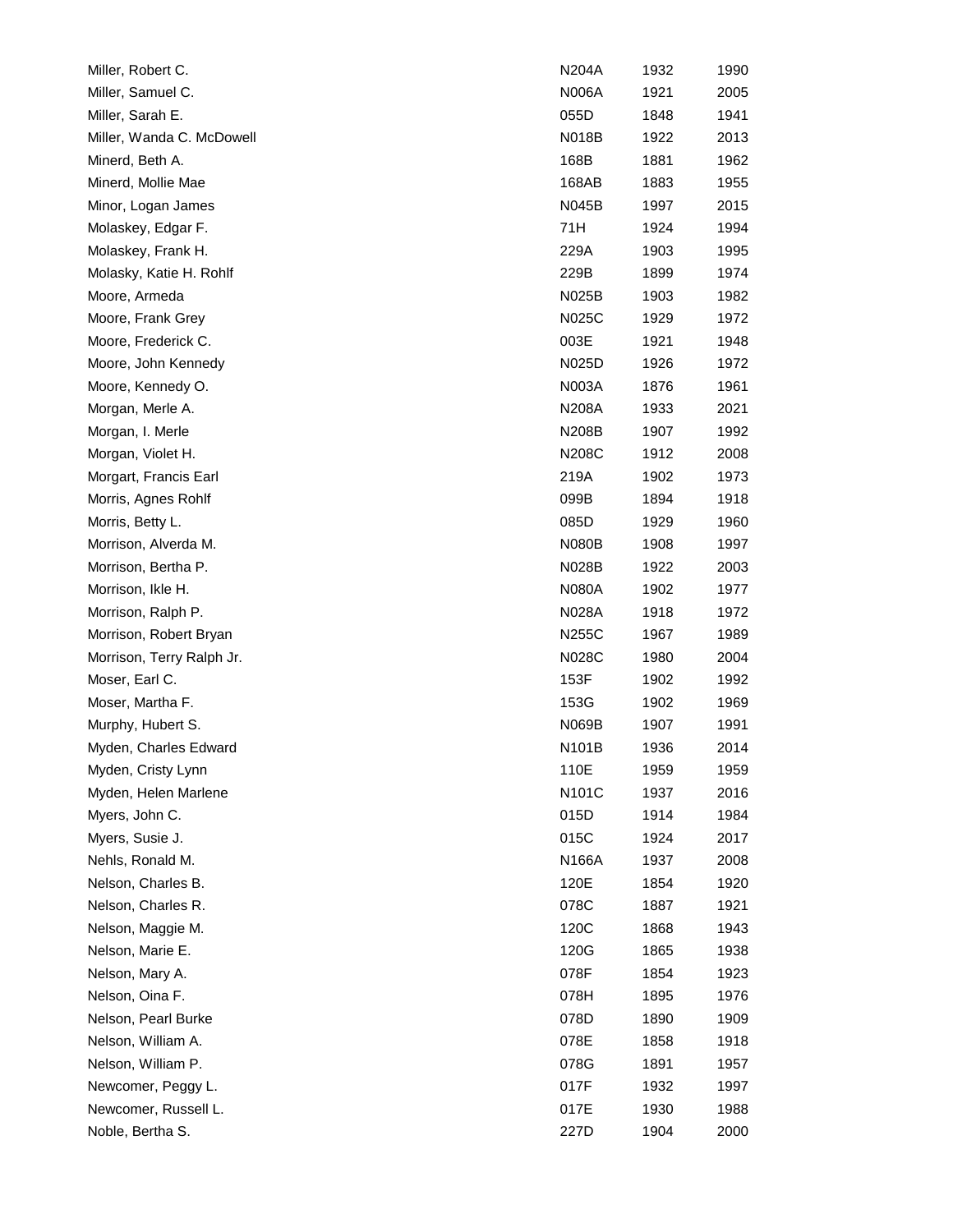| Noble, Walter N.                           | 227C     | 1906         | 1994 |
|--------------------------------------------|----------|--------------|------|
| O'Connor, Roy                              | 168C     | 1908         | 1980 |
| O'Connor, Ruth E.                          | 168D     | 1916         | 1981 |
| Oldland, Charles Sr.                       | 101A     | 1899         | 1947 |
| Oldland, Doralyn J.                        | 101C     | 1942         | 2020 |
| Oldland, Lillian P.                        | 101B     | 1895         | 1962 |
| Olwine, William J.                         | 047A     | 1948         | 1936 |
| Orndorff, A. Ross                          | 115C     | 1943         | 1996 |
| Orndorff, Barbara J.                       | 115G     | 1940         | 2006 |
| Orndorff, Denise Rae                       | 175A     | 1976         | 1999 |
| Orndorff, Lynn E.                          | 115F     | 1942         | 2008 |
| Osler, Goldie H.                           | 086B     | 1893         | 1981 |
| Osler, James R.                            | 086A     | 1896         | 1979 |
| Page, Bertha                               | 048W     | 1889         | 1976 |
| Parker, Ivy B.                             | 218B     | 1906         | 1999 |
| Parker, Joseph C.                          | 218A     | 1901         | 1993 |
| Parnell, Betty J.                          | N064C    | 1924         | 1982 |
| Parnell, James J.                          | 035A     | 1926         | 1991 |
| Parnell, James M.                          | 035A Low | 1953         | 2012 |
| Parnell, Jess P.                           | N064B    | 1918         | 2009 |
| Parnell, Robert L.                         | N086D    | 1945         | 2010 |
| Parnell, Sara Leah                         | 035B     | 1925         | 2017 |
| Pav, Betty J.                              | N075B    | 1925         | 1974 |
| Pav, John                                  | N075A    | 1948         | 2013 |
| Pav, William                               | N075C    | 1915         | 1995 |
| Phillips, A. Graeff                        | 031A     | 1907         | 1944 |
| Phillips, Elliot E.                        | 031E     | 1880         | 1950 |
| Phillips, Stella G.                        | 031F     | 1879         | 1970 |
| Pitts, Helen Jane Clingerman               | N038C    | 1941         | 1989 |
| Provance, Allen J.                         | 234A     | 1918         | 1994 |
| Provance, Linda C.                         | 041B     | 1939         | 2017 |
| Provance, Marybelle                        | 234B     | 1916         | 1994 |
| Provance, Spencer                          | 041A     | 1939         | 2021 |
| Randlett, Doris H.                         | 130H     | 1928         | 2008 |
| Randlett, Edna Marion                      | 130F     | 1916         | 1918 |
| Randlett, Eva L.                           | 113C     | 1905         | 1933 |
| Randlett, Ewing                            | 114A     | 1881         | 1952 |
| Randlett, Harry                            | 113E     | 1877         | 1919 |
| Randlett, Helen Lucille                    | 130E     | 1914         | 1916 |
| Randlett, Ina E.                           | 113A     | 1902         | 1981 |
| Randlett, Jennie                           | 113F     | 1883         | 1967 |
| Randlett, Lucy B.                          | 114B     | 1884         | 1946 |
| Randlett, Mary Ann                         | 114E     | 1905         | 1905 |
| Randlett, Sheldon H.                       | 113B     | 1900         | 1986 |
| Randlett, Warren B.                        | 130G     | 1924         | 1975 |
|                                            | N293C    |              | 1973 |
|                                            |          |              | 1938 |
| Rankin, Belle                              | 135F     | 1883         | 1966 |
| Rankin, Alan Curtis A.C.<br>Rankin, Albert | 135D     | 1954<br>1883 |      |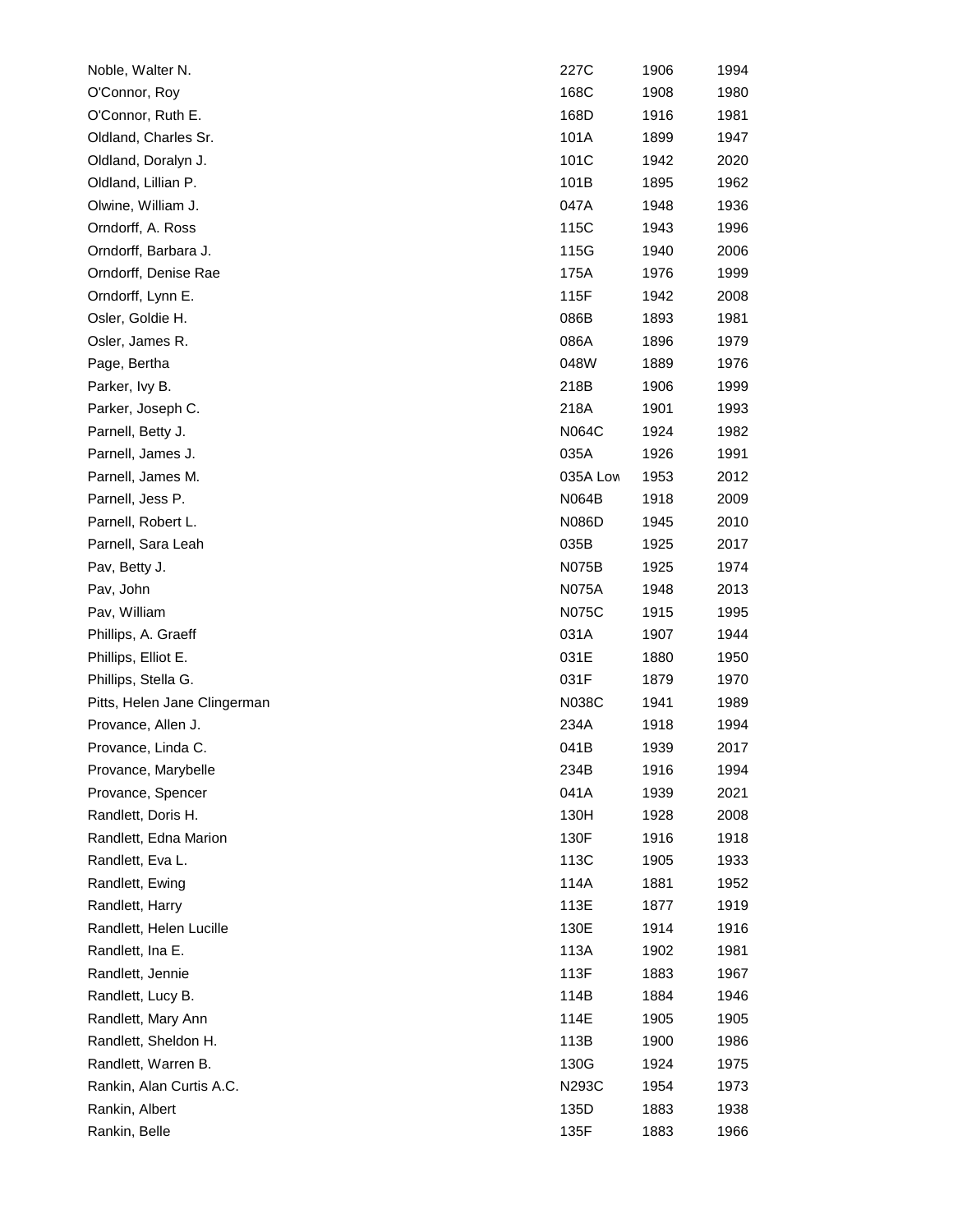| Rankin, Charles        | 135H         | 1886 | 1914 |
|------------------------|--------------|------|------|
| Rankin, Charles A.     | 158D         | 1917 | 1917 |
| Rankin, David          | 135E         | 1855 | 1933 |
| Rankin, Delbert        | N293A        | 1917 | 2006 |
| Rankin, Dorothy J.     | 158A         | 1922 | 1981 |
| Rankin, E. Anna        | 074C         | 1879 | 1947 |
| Rankin, Ella           | 135G         | 1861 | 1932 |
| Rankin, George W.      | 074F         | 1848 | 1928 |
| Rankin, Gwendolyn      | 158C         | 1893 | 1917 |
| Rankin, Julia A.       | 074G         | 1854 | 1926 |
| Rankin, Ralph          | 007E         | 1906 | 1991 |
| Rankin, Robert B.      | 158B         | 1916 | 1978 |
| Rankin, Rose P.        | N293B        | 1927 | 1989 |
| Rankin, Viola          | 007F         | 1910 | 1973 |
| Rankin, William D.     | 074B         | 1876 | 1936 |
| Raymond, Albert R.     | 001A         | 1919 | 1964 |
| Raymond, Albert R.     | 155A         | 1868 | 1920 |
| Raymond, Alice F.      | 140G         | 1941 | 1941 |
| Raymond, Ara Ethel     | 155C         | 1902 | 1903 |
| Raymond, Arthur Floyd  | 155G         | 1893 | 1970 |
| Raymond, Baby          | 140EF        | 1948 | 1948 |
| Raymond, Baby Carol L  | 008E         | 1950 | 1950 |
| Raymond, Daniel C.     | 008A         | 1916 | 1960 |
| Raymond, Daniel C.     | 140A         | 1894 | 1972 |
| Raymond, Daniel C. III | 008C         | 1946 | 1976 |
| Raymond, Emma J.       | 155B         | 1870 | 1968 |
| Raymond, Ervin R. Sr   | 216A         | 1926 | 1989 |
| Raymond, Frank         | 155H         | 1901 | 1923 |
| Raymond, Gerald W.     | 140E         | 1922 | 1953 |
| Raymond, Harold E. Jr. | N225A        | 1950 | 1994 |
| Raymond, Harold E. Sr. | N226C        | 1928 | 2010 |
| Raymond, Helen Evelyn  | 155D         | 1913 | 1914 |
| Raymond, Ida Belle     | 140B         | 1903 | 1963 |
| Raymond, Naomi R.      | 140F         | 1939 | 1939 |
| Raymond, Nellie F.     | 008B         | 1922 | 1974 |
| Raymond, Norval C.     | 155F         | 1890 | 1976 |
| Raymond, Robert        | 140H         | 1943 | 1943 |
| Raymond, Stella D.     | 001B         | 1911 | 1996 |
| Raymond, William S.    | <b>N224A</b> | 1920 | 1990 |
| Raymond, Wilma J.      | 216B         | 1919 | 2012 |
| Reinhadt, Theresa Ann  | N036C        | 1957 | 2014 |
| Rice, Baby             | N104A        | 1988 | 1988 |
| Rice, Blenda V.        | 067B         | 1911 | 1978 |
| Rice, James R.         | 067C         | 1907 | 1955 |
| Rice, Johanna L.       | N104D        | 1965 | 2002 |
| Richards, Dolores R.   | N213A        | 1927 | 1997 |
| Richards, William J.   | N213A        | 1920 | 2004 |
| Richie, Gust           | 035E         | 1902 | 1995 |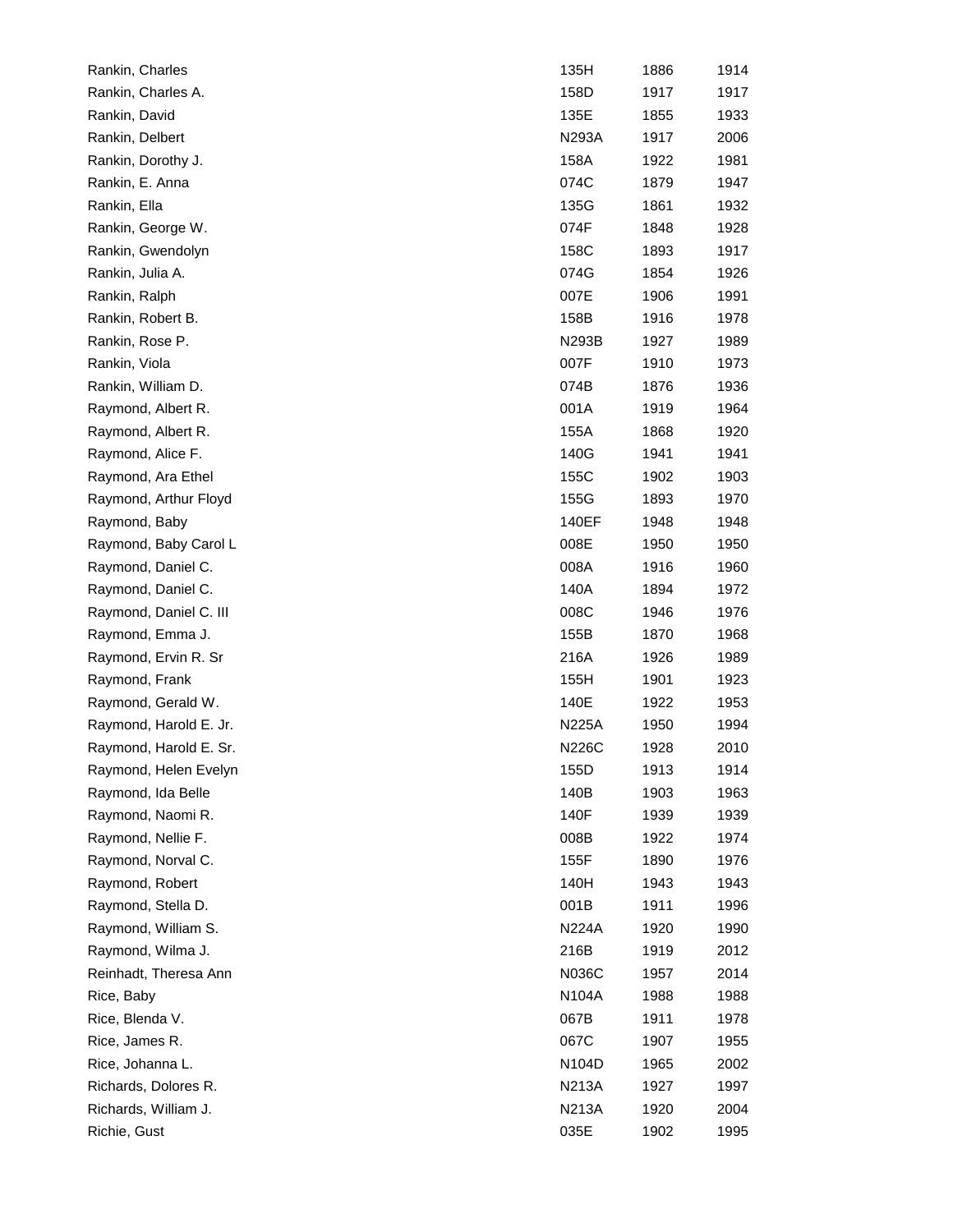| Richie, Nettie E.          | 035F         | 1916 | 2009 |
|----------------------------|--------------|------|------|
| Riggs, Danny C.            | 003G         | 1946 | 1957 |
| Riggs, Marvin Joey         | 003F         | 1945 | 1959 |
| Ritchie, Nettie E.         | 035F         | 1916 | 2009 |
| Robinson, Bonita L.        | N059D        | 1946 | 1988 |
| Rockwell, Caroline         | 055.5A       | 1864 | 1930 |
| Rockwell, Marion A.        | 055.5B       | 1879 | 1934 |
| Rodeheaver, George F. Hank | N295D        | 1937 | 2010 |
| Rodgers, Kathy Ann         | 087H         | 1962 | 2021 |
| Rohlf, Agnes R.            | 116F         | 1852 | 1938 |
| Rohlf, Curt                | 080C         | 1929 | 2014 |
| Rohlf, Emma E.             | 080B         | 1885 | 1982 |
| Rohlf, Grace A.            | 099F         | 1894 | 1988 |
| Rohlf, Herman H.           | 116A         | 1823 | 1896 |
| Rohlf, John H.             | 116E         | 1850 | 1936 |
| Rohlf, Marie E.            | 116B         | 1822 | 1908 |
| Rohlf, Maude I.            | 116G         | 1888 | 1988 |
| Rohlf, Owen E.             | 099E         | 1885 | 1926 |
| Rohlf, Robert T.           | 080F         | 1906 | 1931 |
| Rohlf, Robert W.           | 080A         | 1883 | 1945 |
| Rohlf, Virginia Grace      | 080D         | 1930 | 2021 |
| Rohlf, W. Woodrow          | 080E         | 1913 | 1920 |
| Rosnick, Harry Samuel      | <b>N121A</b> | 1925 | 1992 |
| Rudman, John S.            | N036B        | 1925 | 2003 |
| Rumbaugh, Charles H.       | N009A        | 1899 | 1969 |
| Rumbaugh, Goldie H.        | N009B        | 1903 | 1991 |
| Rush, Clayton              | 066B         | 1918 | 1918 |
| Rutter, Eleanor A.         | N031B        | 1922 | 1970 |
| Rutter, Jack Hanson        | N031A        | 1920 | 2013 |
| Sabec, Anthony L. Jimbo    | <b>N250C</b> | 1951 | 1986 |
| Sabec, Barry D.            | N250A        | 1939 | 2010 |
| Sabec, Joseph A.           | N272D        | 1993 | 1993 |
| Sailor, C. Downer          | 132G         | 1892 | 1958 |
| Sailor, Chris W.           | 132D         | 1854 | 1911 |
| Sailor, Ella M.            | 132C         | 1859 | 1893 |
| Sailor, John W.            | 132F         | 1869 | 1939 |
| Sailor, Lawrence           | 132A         | 1830 | 1917 |
| Sailor, Nancy G.           | 132B         | 1824 | 1886 |
| Scarlett, Alonzo D.        | 033C         | 1926 | 1987 |
| Schaffer, Ella             | 115H         | 1870 | 1936 |
| Schaffer, George A.        | 115B         | 1872 | 1918 |
| Schaffer, John H.          | 115E         | 1864 | 1933 |
| Schaffer, Sarah E.         | 115AB        | 1837 | 1906 |
| Scott, Alma D.             | 123D         | 1904 | 1905 |
| Sennett, Robert C.         | N139A        | 1940 | 2016 |
| Shaffer, August            | 091A         | 1881 | 1964 |
| Shaffer, Evelyn O.         | 091D         | 1910 | 1987 |
| Shaffer, Genevieve         | 115EF        | 1911 | 1996 |
|                            |              |      |      |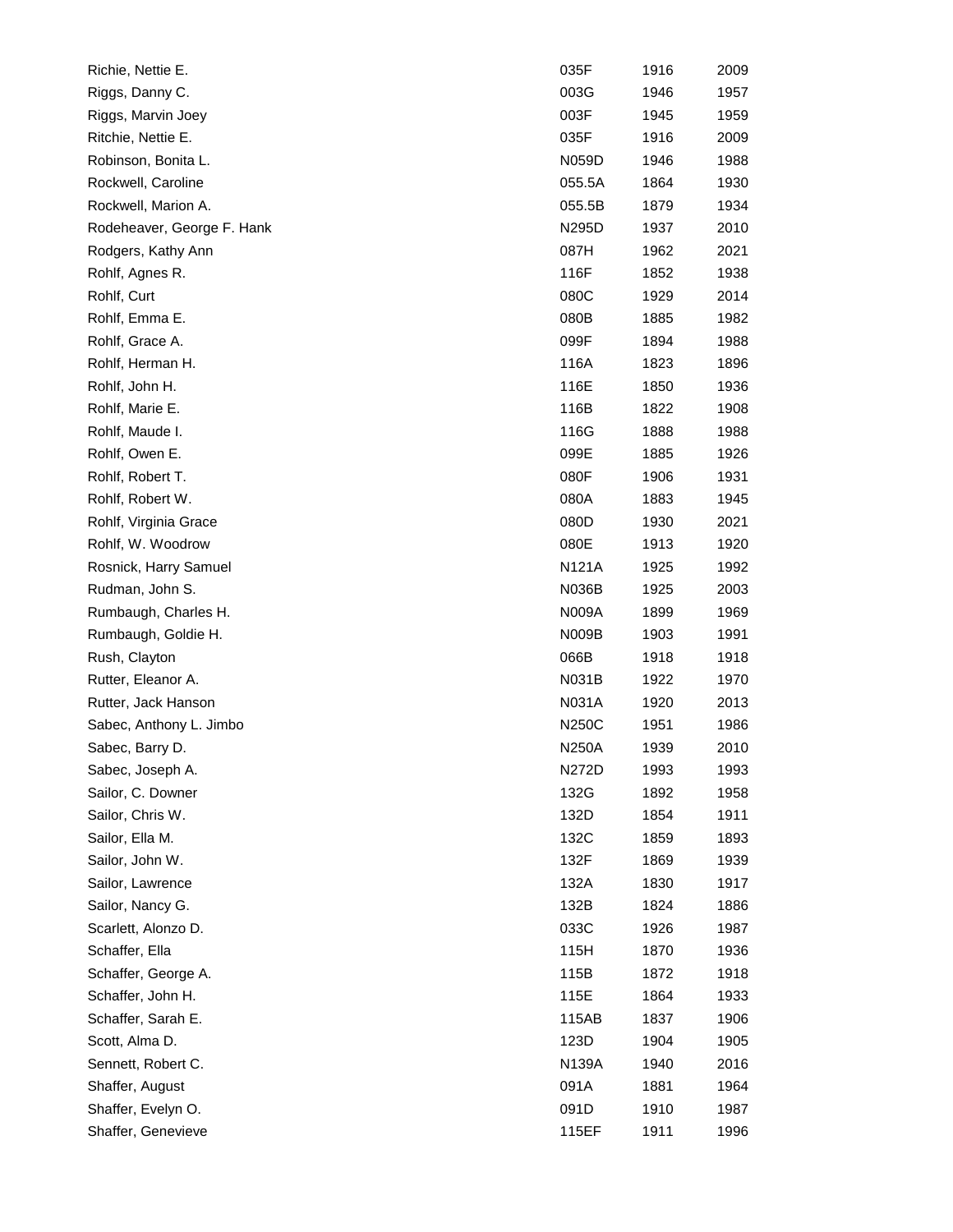| Shaffer, John H.        | 115A         | 1827 | 1902 |
|-------------------------|--------------|------|------|
| Shaffer, Nesther        | 091B         | 1881 | 1968 |
| Shaffer, Owen R.        | 091C         | 1904 | 1984 |
| Shoemaker, Donald Diehl | N202A        | 1924 | 1997 |
| Shoemaker, Eunice       | N202B        | 1925 | 2014 |
| Shuemaker, Alice        | 028B         | 1874 | 1958 |
| Shuemaker, Frank        | 028A         | 1866 | 1948 |
| Shuemaker, James        | 028C         | 1915 | 1988 |
| Sickles, Robert G.      | N185A        | 1938 | 2019 |
| Sickles, Phyllis J.     | N185B        | 1939 | 2000 |
| Silbaugh, Corey A.      | <b>N184A</b> | 1986 | 2008 |
| Smith, Alvin            | 176A         | 1902 | 1987 |
| Smith, Andrew B.        | 095F         | 1913 | 1914 |
| Smith, Carl Joseph      | 183G         | 1913 | 1985 |
| Smith, Clyde Johnson    | 183A         | 1886 | 1970 |
| Smith, Darlington       | 095A         | 1866 | 1939 |
| Smith, Denzell          | 176E         | 1911 | 1947 |
| Smith, Earl Watts       | 183D         | 1918 | 1985 |
| Smith, Edith M. Watts   | 183B         | 1887 | 1934 |
| Smith, Edna             | 131F         | 1892 | 1976 |
| Smith, Emma J.          | 131A         | 1868 | 1957 |
| Smith, Ester            | 131C         | 1869 | 1928 |
| Smith, George           | 131D         | 1871 | 1904 |
| Smith, Gertrude         | 095B         | 1872 | 1952 |
| Smith, Jessie L.        | 187D         | 1900 | 1924 |
| Smith, Leona M.         | 187B         | 1898 | 1972 |
| Smith, Lloyd            | 131B         | 1886 | 1943 |
| Smith, Louise A.        | 031H         | 1868 | 1954 |
| Smith, Mary J.          | 176C         | 1898 | 1924 |
| Smith, Michael J.       | N205B        | 1956 | 2002 |
| Smith, Nellie L.        | 176B         | 1918 | 1980 |
| Smith, Norma Jean       | 095H         | 1941 | 1944 |
| Smith, Ralph            | 131E         | 1898 | 1980 |
| Smith, Retha M.         | 131H         | 1908 | 2001 |
| Smith, Virginia M.      | N205A        | 1934 | 1998 |
| Smith, Weldon C.        | 187C         | 1894 | 1976 |
| Smith, William A.       | 131G         | 1905 | 1987 |
| Snyder, J. Wendell      | 110F         | 1908 | 1959 |
| Snyder, Mabel G.        | 110G         | 1912 | 1987 |
| Spellman, Gerald A.     | N162A        | 1929 | 2008 |
| Spellman, Lois J.       | N162B        | 1930 | 2017 |
| Sproll, Matilda M.      | 188C         | 1842 | 1922 |
| Sproul, Oliver          | 188B         | 1841 | 1928 |
| Sproul, William B.      | 064C         | 1852 | 1932 |
| Sprowl, Andrew J.       | 064D         | 1857 | 1934 |
| Stanislaw, Harley E.    | N144A        | 1936 | 1997 |
| Stebok, Evelyn L.       | 041D         | 1943 | 2016 |
| Stiffler, Thomas Jay    | N051D        | 1944 | 2016 |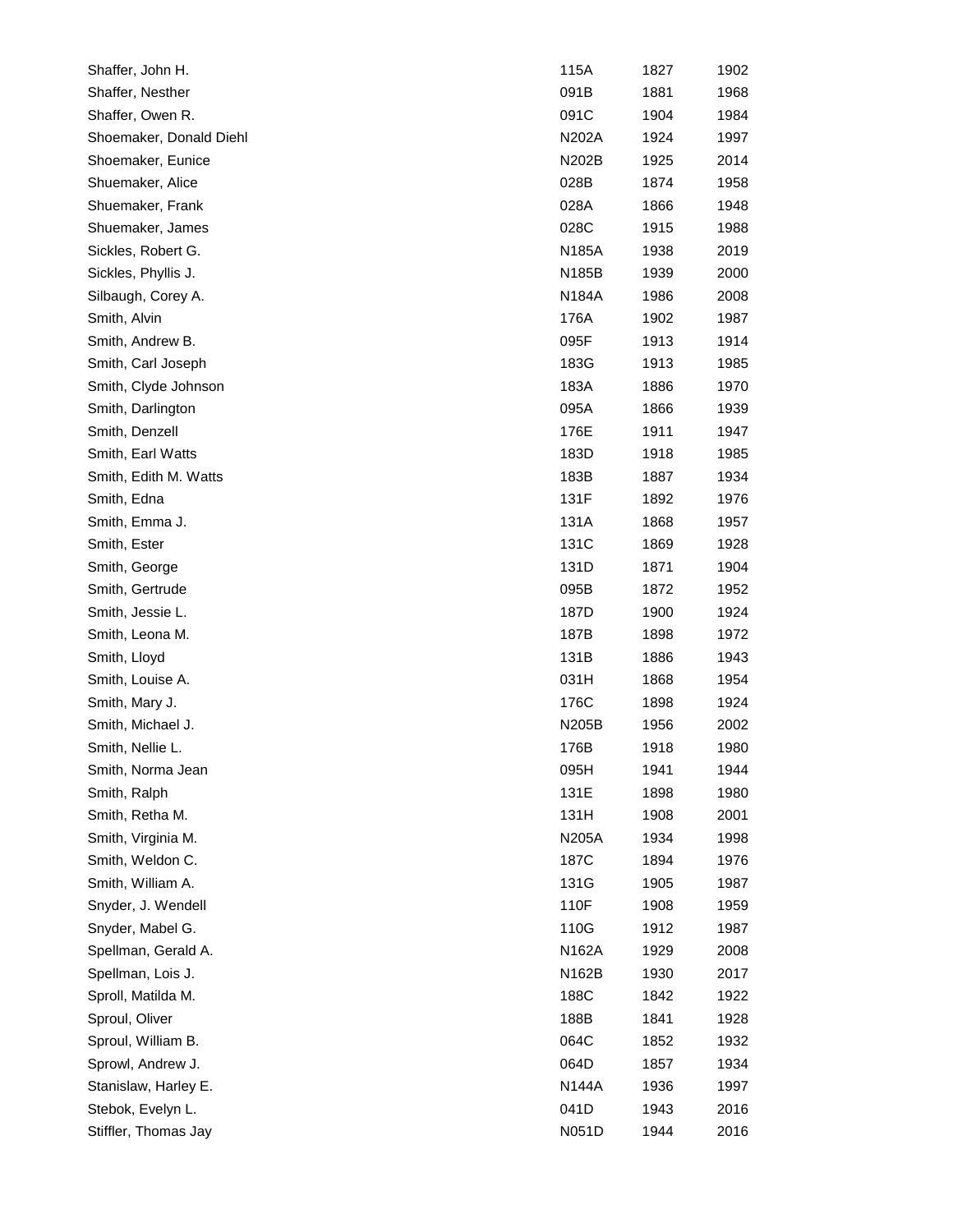| Stiverson, Cora Mae   | 231B               | 1913 | 1996 |
|-----------------------|--------------------|------|------|
| Stiverson, John Bruce | 231A               | 1900 | 1973 |
| Stockwell, Mable Rose | 076B               | 1906 |      |
| Stout, Elsie M.       | 024C               | 1909 | 1992 |
| Sturm, Charles        | 143A               | 1879 | 1930 |
| Sturm, Delbert        | 143E               | 1905 | 1905 |
| Sturm, Edna Marion    | 143D               | 1916 | 1918 |
| Sturm, Estella L.     | 143F               | 1918 | 1919 |
| Sturm, Hellen Lucille | 143C               | 1914 | 1916 |
| Sturm, Lucinda Belle  | 143B               | 1883 | 1968 |
| Sumey, Anna Louise    | N168B              | 1911 | 2000 |
| Sumey, Arthur L.      | 084B               | 1881 | 1959 |
| Sumey, Carol W.       | 039H               | 1939 | 2008 |
| Sumey, Frances M.     | 039B               | 1910 | 1994 |
| Sumey, Harold A.      | 084F               | 1919 | 1977 |
| Sumey, L. Burdette    | N168A              | 1907 | 1995 |
| Sumey, Laura K.       | 084E               | 1923 | 2000 |
| Sumey, Lewis A.       | 039C               | 1910 | 1997 |
| Sumey, M. Myrtle      | 084C               | 1880 | 1970 |
| Sumey, Ruth Ann       | N <sub>168</sub> D | 1945 | 2014 |
| Sumey, Sarah J.       | 084G               | 1919 | 1964 |
| Sumey, Thelma         | 039D               | 1918 | 1918 |
| Surbey, Patricia A.   | 033D               | 1930 | 2013 |
| Taggart, Judith A.    | 128G               | 1937 | 2019 |
| Taggart, Larry Lee    | 128H               | 1942 | 1942 |
| Taggart, Leeman J.    | 128E               | 1906 | 1978 |
| Taggart, Ruth         | 128F               | 1915 | 1985 |
| Tampson, Felix A.     | 071E               | 1928 | 2018 |
| Teets, Gladys L.      | 014C               | 1923 | 2000 |
| Teets, Hampton L.     | 014B               | 1951 | 2003 |
| Teets, Glenn C.       | 014E               | 1948 | 2019 |
| Teets, Johnthan E.    | 014F               | 1975 | 1975 |
| Teets, Larry          | 014H               | 1947 | 1948 |
| Teets, Monte E.       | 014G               | 1949 | 1949 |
| Terry, Alan Roy Jr.   | N068A              | 1986 | 2008 |
| Terry, Barbara Anne   | N068C              | 1947 | 2021 |
| Terry, Lonza J.       | <b>N068B</b>       | 1939 | 2016 |
| Thomas, Brenda Lee    | 025G               | 1964 | 1964 |
| Thomas, Donald E.     | 176D               | 1942 | 1981 |
| Thomas, Elizabeth M.  | 144A               | 1865 | 1934 |
| Thomas, Herbie        | 075B               | 1910 | 1919 |
| Thomas, Lee           | 075C               | 1933 | 1934 |
| Thomas, Mabel M.      | 186B               | 1896 | 1963 |
| Thomas, Myrtle S.     | 151C               | 1908 | 1999 |
| Thomas, Robert E.     | 151D               | 1911 | 1964 |
| Thomas, Roy S.        | 186E               | 1925 | 1971 |
| Thomas, Samuel T.     | 144B               | 1858 | 1935 |
| Thomas, Sara M.       | 186F               | 1924 | 1983 |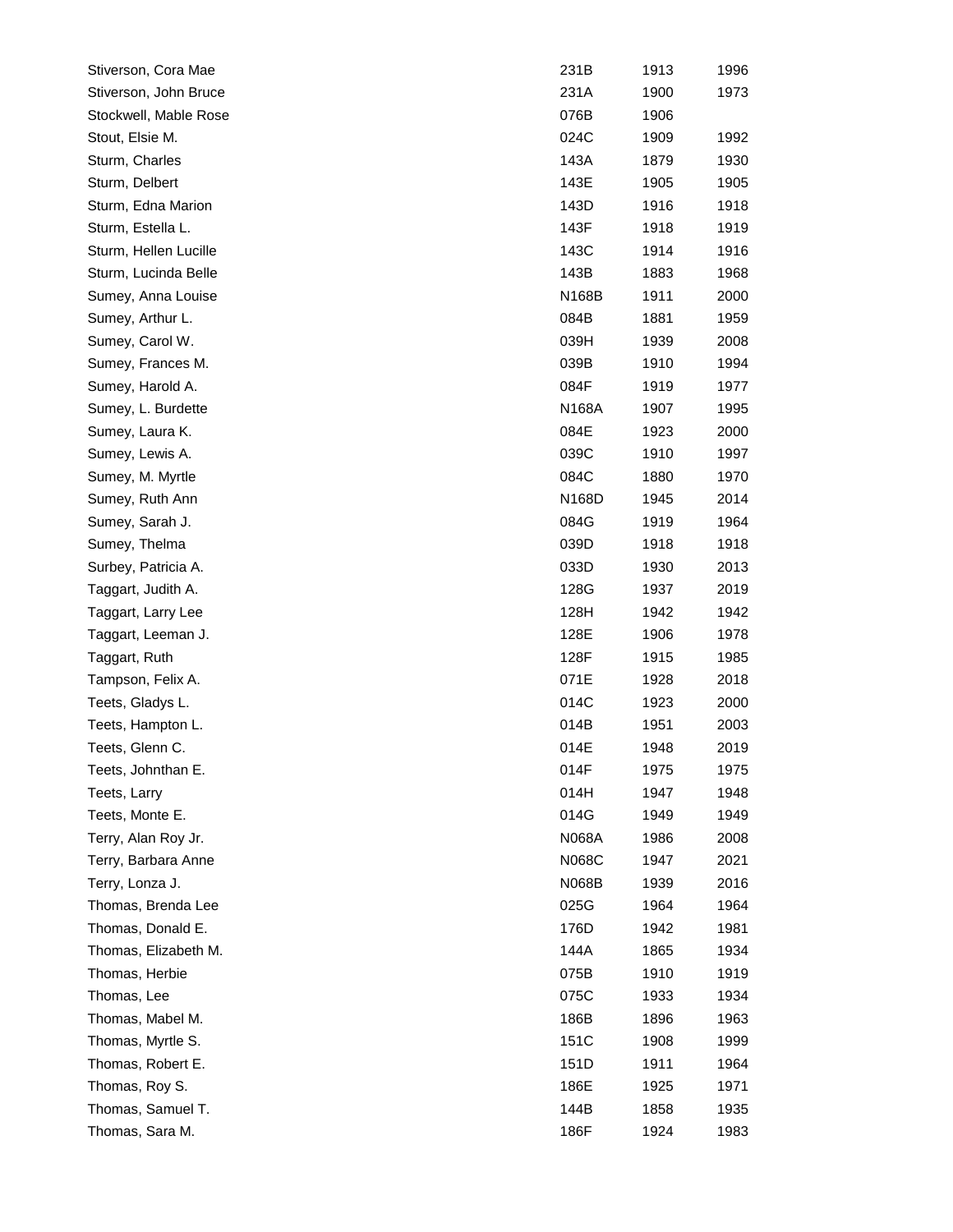| Thomas, William H.         | 186A         | 1887 | 1972 |
|----------------------------|--------------|------|------|
| Thompson, Altha Earl       | N081A        | 1919 | 1997 |
| Thompson, Barry            | N138D        | 1945 | 2011 |
| Thompson, Beulah A.        | <b>N007B</b> | 1904 | 1984 |
| Thompson, Brian H.         | N138C        | 1962 | 2001 |
| Thompson, Calvert          | 163B         | 1912 | 2004 |
| Thompson, Carl A.          | 235A         | 1918 | 1992 |
| Thompson, Charles H.       | <b>N007C</b> | 1920 | 2001 |
| Thompson, Charles R.       | N024A        | 1918 | 1969 |
| Thompson, Christine Anne   | N058D        | 1965 | 1965 |
| Thompson, Clara            | 164B         | 1858 | 1931 |
| Thompson, David            | 164A         | 1844 | 1920 |
| Thompson, Elmer D.         | 027A         | 1911 | 1990 |
| Thompson, Evelyn D.        | 175F         | 1933 | 2016 |
| Thompson, Glenn W.         | <b>N008C</b> | 1924 | 1970 |
| Thompson, Harmer W.        | N008A        | 1894 | 1959 |
| Thompson, Harvey H         | N092C        | 1916 | 2010 |
| Thompson, Ida M.           | <b>N004B</b> | 1920 | 1989 |
| Thompson, John             | <b>N007A</b> | 1888 | 1973 |
| Thompson, Joyce Elaine     | N081D        | 1943 | 1996 |
| Thompson, Joyce L.         | N046C        | 1964 | 1985 |
| Thompson, Kenneth          | 163D         | 1960 | 1989 |
| Thompson, Lawrence S.      | 175E         | 1925 | 2005 |
| Thompson, Leroy R.         | N046A        | 1927 | 1997 |
| Thompson, Linda A.         | 115D         | 1946 | 2004 |
| Thompson, Lois Hanks       | N092D        | 1925 | 2015 |
| Thompson, Margaret Ann. F. | 163A         | 1891 | 1944 |
| Thompson, Margaret G.      | 163C         | 1918 | 2007 |
| Thompson, Margaret V.      | N046B        | 1926 | 2003 |
| Thompson, Martha Irean     | 164C         | 1928 | 1929 |
| Thompson, Mary Turner      | 027B         | 1904 | 1951 |
| Thompson, May C.           | N008B        | 1895 | 1968 |
| Thompson, N. Jean          | N008D        | 1927 | 1978 |
| Thompson, Oran N.          | N004A        | 1930 | 1973 |
| Thompson, Paul Harlan      | 164D         | 1931 | 1931 |
| Thompson, Pearl M.         | 235B         | 1921 | 1984 |
| Thompson, Rogean           | N081B        | 1922 | 2019 |
| Thompson, Samuel C.        | 175B         | 1882 | 1927 |
| Thompson, Sara E.          | N082B        | 1989 | 1989 |
| Thompson, Sara P.          | N024B        | 1914 | 2010 |
| Tissue, Sarah J.           | 072.5D       | 1852 | 1931 |
| Trader, E. Wilmot          | 002A         | 1863 | 1948 |
| Trader, Margaret F.        | 002B         | 1867 | 1953 |
| Trader, Wilmot R.          | 002D         | 1899 | 1955 |
| Tuning, Audrey T.          | 010A         | 1915 | 1979 |
| Tuning, Mabel G.           | 010H         | 1886 | 1950 |
| Tuning, Ralph B.           | 010B         | 1910 | 1982 |
| Tuning, Warren             | 010G         | 1884 | 1964 |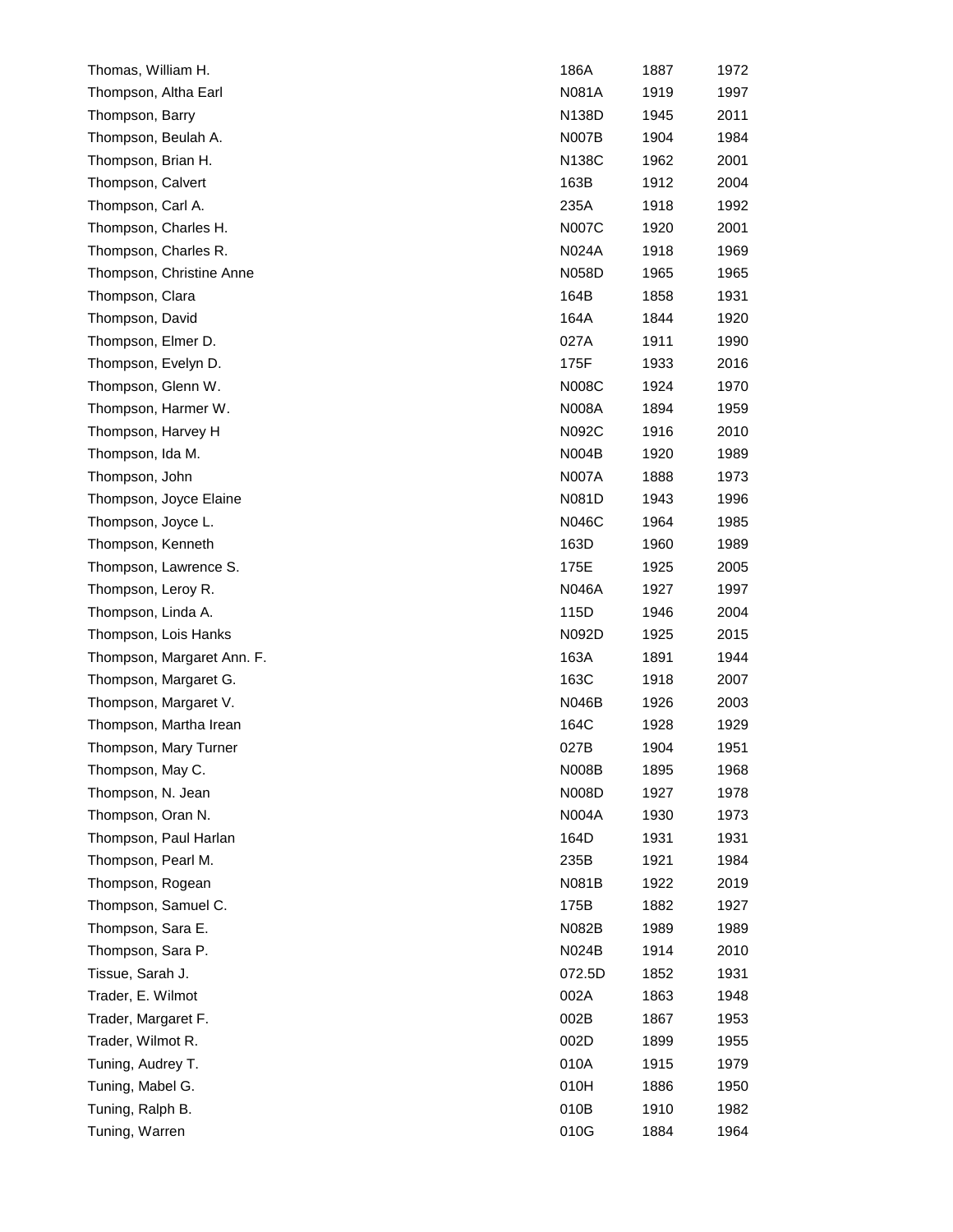| Turner, Albert I.         | 009G         | 1919 | 1955 |
|---------------------------|--------------|------|------|
| Turner, Baby T.J.         | 027G         | 1957 | 1957 |
| Turner, Charlotta         | N251B        | 1906 | 1993 |
| Turner, D. Neil           | N251A        | 1908 | 1984 |
| Turner, Flora             | 009H         | 1877 | 1953 |
| Turner, Infant Jan        | 009E         | 1945 | 1945 |
| Turner, Theron James      | 001G         | 1925 | 2017 |
| Turner, John H.           | 162G         | 1930 | 2018 |
| Turner, John M.           | 001C         | 1959 | 2013 |
| Turner, Penelope          | <b>N251C</b> | 1936 | 1996 |
| Turner, Roxanne Lynn      | 027H         | 1956 | 1956 |
| Turner, Sherry M.         | 001H         | 1932 | 2021 |
| Turner, Shirley J.        | 162H         | 1935 | 2005 |
| Uphold, Alvy R.           | 025B         | 1904 | 1970 |
| Uphold, Nina M.           | 025C         | 1907 | 1963 |
| Uphold, Olive F.          | 025H         | 1931 | 1931 |
| VanSickle, Cathy D.       | 226B         | 1955 | 2019 |
| Vansickle, Margaret Baker | 097B         | 1865 | 1926 |
| Varndell, Harry R.        | 010C         | 1912 | 1993 |
| Varndell, Thelma B.       | 010D         | 1915 | 2004 |
| Wach, Agnes Morris        | 099A         | 1914 | 1966 |
| Wahler, Charlotte E.      | N099B        | 1917 | 1989 |
| Wahler, Joseph W.         | N099C        | 1916 | 2001 |
| Wallner, Lawrence R.      | 220A         | 1939 | 2004 |
| Walters, Karen J.         | N095D        | 1947 | 1983 |
| Walters, Lindsay B. Jr.   | N095A        | 1915 | 2002 |
| Walters, Lindsey B.       | N095C        | 1943 | 2014 |
| Walters, Madelyn M.       | N095B        | 1918 | 1990 |
| Warman, Mararet Louise    | N069C        | 1925 | 2011 |
| Waters, John A.           | 167B         | 1857 | 1922 |
| Waters, Mary E.           | 167C         | 1879 | 1956 |
| West, Albert M            | 146A         | 1868 | 1942 |
| West, Alva Ray            | 146G         | 1896 | 1943 |
| West, Emma C.             | 146F         | 1869 | 1952 |
| West, Enos A.             | 072B         | 1903 | 1995 |
| West, Grethel             | 146H         | 1900 | 1975 |
| West, Harold A.           | 072F         | 1898 | 1978 |
| West, Harold A. Jr.       | 072H         | 1899 | 1930 |
| West, Jessie C.           | 072C         | 1899 | 1974 |
| West, Margaret L.         | 072G         | 1902 | 1972 |
| West, William R.          | 072D         | 1927 | 2009 |
| Whaley, Helen Cunningham  | 053B         | 1900 | 1985 |
| White, Lenora T.          | 009B         | 1899 | 1973 |
| White, Robert M.          | 009A         | 1897 | 1964 |
| White, Robert W.          | 009C         | 1919 | 1950 |
| Wiggins, Anna B.          | 166G         | 1867 | 1949 |
| Wiggins, Harriet R.       | 166C         | 1872 | 1892 |
| Wiggins, Henry H.         | 166A         | 1841 | 1919 |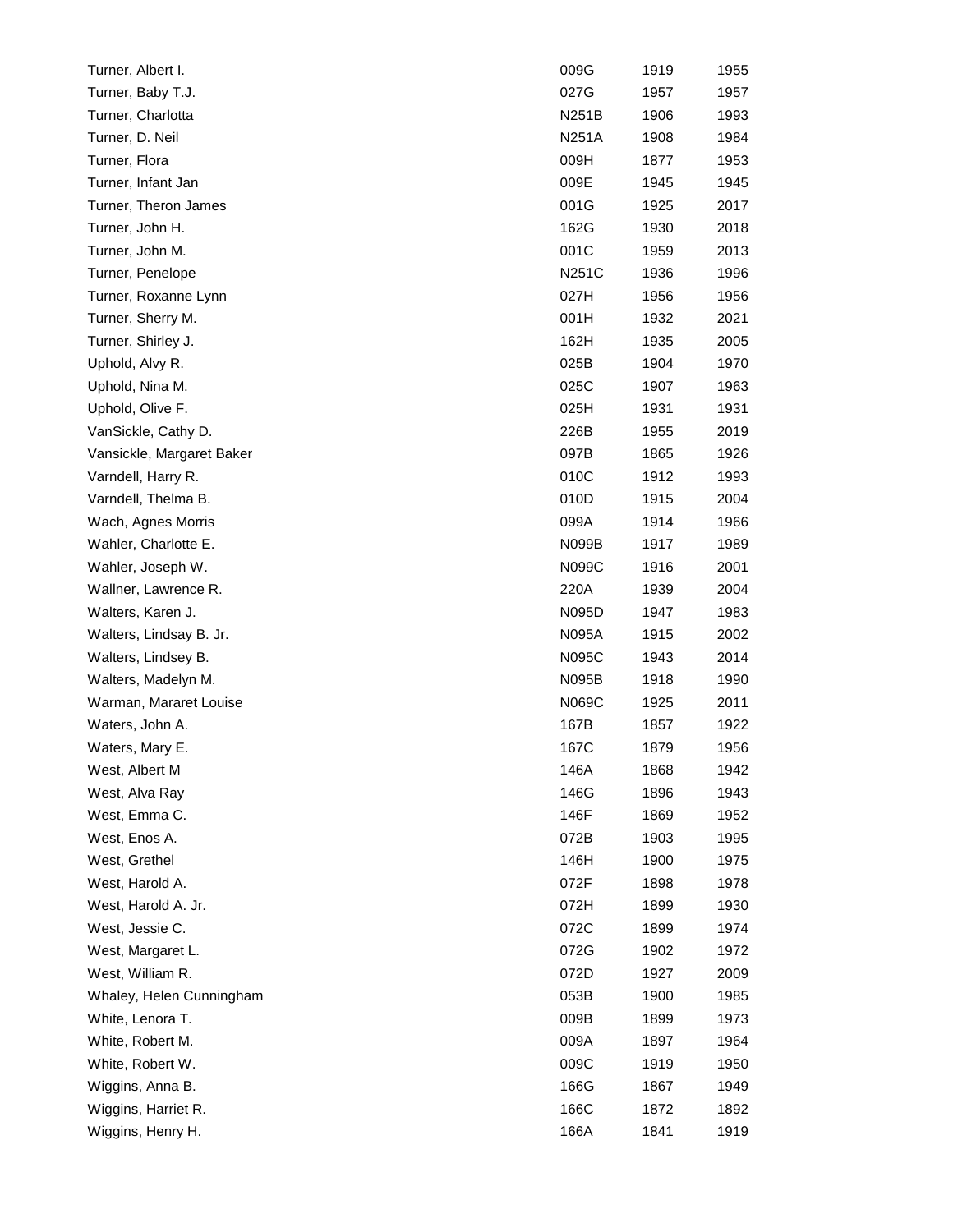| Wiggins, Huldah                | 166B         | 1838 | 1920 |
|--------------------------------|--------------|------|------|
| Wiggins, John H.               | 166F         | 1874 | 1921 |
| <b>Wildey Christopher</b>      | 077D         | 1856 | 1937 |
| Wildey, Edna F. Miller         | 077G         | 1891 | 1978 |
| Wildey, Etta Nelson            | 077C         | 1867 | 1950 |
| Williams, Annette M.           | N024D        | 1967 | 1967 |
| Williams, Edward C.            | 065B         | 1920 | 1953 |
| Williams, John R.              | N001A        | 1942 | 2018 |
| Williams, Junior               | 065A         | 1951 | 1951 |
| Wilson, Cleo Smith             | 176F         | 1909 | 1990 |
| Wingrove, Margaret             | 163E         | 1961 | 1961 |
| Winning, Edith P. Smith        | 183F         | 1925 | 1980 |
| Wirsing, Altha A.              | 065G         | 1899 | 1957 |
| Wirsing, Clarence R.           | 065H         | 1897 | 1919 |
| Wirsing, Elmira                | 065F         | 1864 | 1942 |
| Wirsing, John K.               | 065C         | 1905 | 1988 |
| Wirsing, Margerie              | 065D         | 1885 | 1916 |
| Wirsing, Ross                  | 065E         | 1849 | 1922 |
| Wise, Karl E.                  | 186C         | 1910 | 1983 |
| Wise, Pearl I.                 | 186D         | 1914 | 2002 |
| Wolfe, Alvin J.                | 092C         | 1909 | 1929 |
| Wolfe, Alvin J.                | <b>N070A</b> | 1929 | 2008 |
| Wolfe, Catherine               | 012F         | 1876 | 1948 |
| Wolfe, Helen                   | 013C         | 1900 | 1991 |
| Wolfe, Isabella H.             | 012G         | 1907 | 1973 |
| Wolfe, Jessie C.               | 092A         | 1885 | 1980 |
| Wolfe, John M.                 | 013B         | 1902 | 1981 |
| Wolfe, John W.                 | 012C         | 1934 | 1977 |
| Wolfe, Judson                  | 012E         | 1869 | 1957 |
| Wolfe, Kathleen J.             | <b>N207A</b> | 1939 | 2019 |
| Wolfe, Millie E.               | 092B         | 1888 | 1959 |
| Wolfe, Wendell E.              | N207A        | 1935 | 2013 |
| Wood, Rena Jackson             | 061F         | 1905 | 1947 |
| Woodard, Rose N.               | 120B         | 1861 | 1943 |
| Workman, Lewis H.              | 094B         | 1862 | 1929 |
| Workman, Martha J.             | 094C         | 1850 | 1930 |
| Wyckoff, G. Ellen              | 187H         | 1921 | 2002 |
| Yowler, Clayton Rush           | 066C         | 1918 | 1918 |
| Yowler, Clyde B.               | 066E         | 1889 | 1923 |
| Yowler, Glenn D.               | 061G         | 1910 | 1960 |
| Yowler, Ida B.                 | 038B         | 1916 | 1995 |
| Yowler, Mary J.                | 061H         | 1908 | 1994 |
| Yowler, Ray D.                 | 066F         | 1888 | 1951 |
| Yowler, Ray O.                 | 038A         | 1912 | 1989 |
| Yowler, Stella                 | 066G         | 1882 | 1955 |
| Zeigler, Dolores Ester         | N291B        | 1929 | 2008 |
| Zeigler, Frederick Foster, Jr. | N291A        | 1927 | 1995 |
| Zeigler, Robert P. Buzz        | N291C        | 1960 | 1981 |